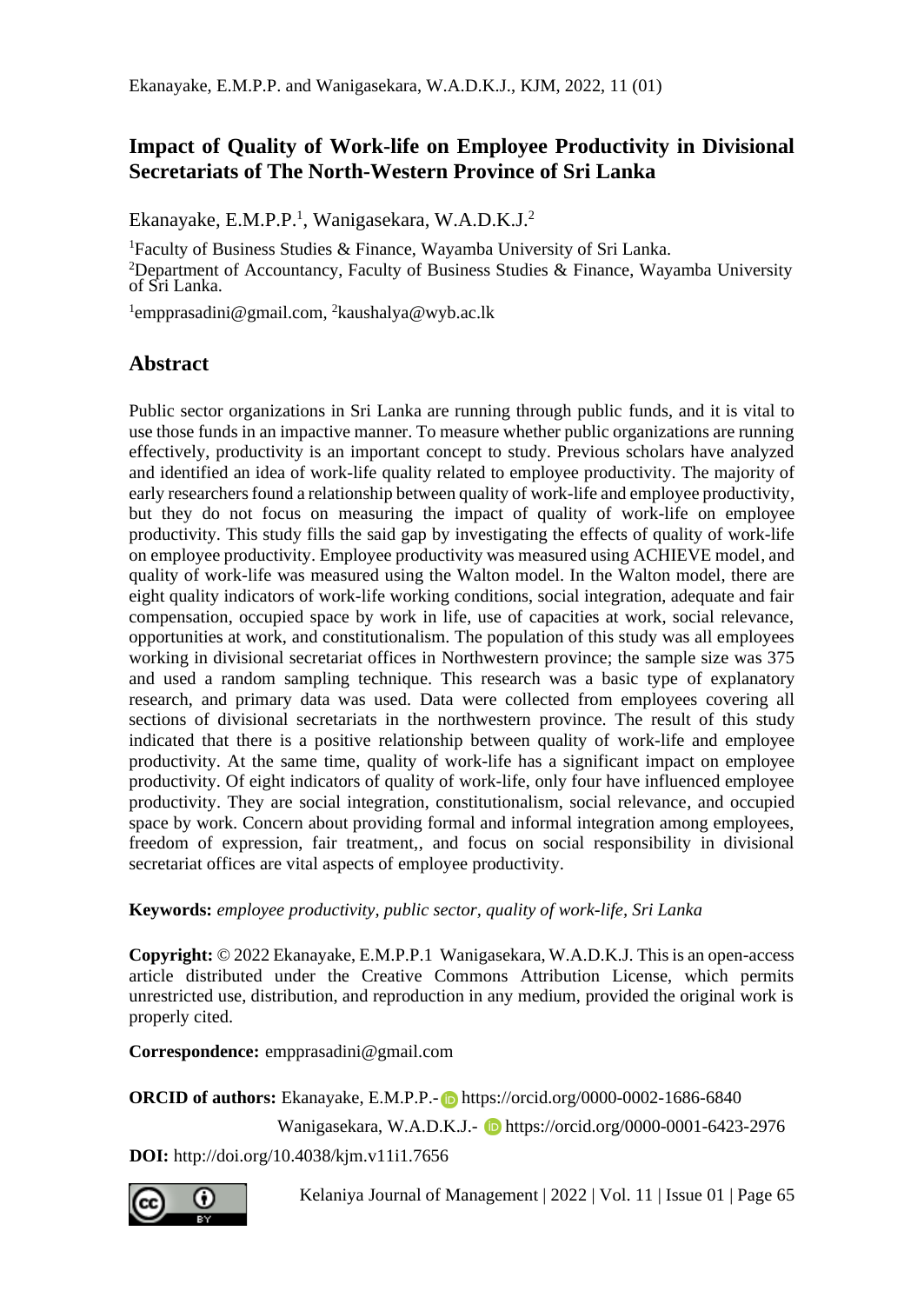# **Introduction**

Of the Annual Gross Domestic Product (GDP) of Sri Lanka, 56.8% is contributed by the service sector, and at present, 48.3% of the labour force is employed in the service sector (Central Bank Annual Report 2019). The service sector of Sri Lanka can be categorized as the public sector and private sector. Public sector contribution is essential to the growth of the service sector. For the improvement and development of any sector, productivity is essential. Therefore research has been conducted to identify factors affecting productivity, emphasizing that human resource is the most affecting factor for organizational productivity.

Since government organizations are running through public funds, it is vital to use those funds positively. To measure whether public organizations are running impactive, productivity is an important concept to study. In every organization, Human resources are considered the most crucial resource in every organization and carry unique characteristics. At the same time, human resource is treated as the main factor in the survival and success of an organization. When concerns on Sri Lanka from the total population,1.528 million (2020) are government employees, and compared to 2010, within 10 years, employment in the government sector increased by 10% (Census of Public and Semi-Government Sector Employment – 2020 Preliminary Report). Therefore, it is essential to utilize this massive resource for the benefit of the whole nation.

According to Dissanayake and Fernando (2016), productivity is very low in public sector organizations. A lot of public sectors organizations have incurred losses amounting to rupees millions. In the present context improving public sector productivity has become an important topic. Since productivity is a vast subject and it is combi with any task of an organization, there are

many strategies to improve productivity. Accordingly quality of life is an important aspect to concern that can enhance labour productivity.

To increase productivity focusing on Quality of Work-life (QWL) is an important aspect. Mohomandi and Molaee (2016) stated that there is a positive correlation between Quality of work-life and productivity. It means that it is needed to increase the quality of work-life of employees to improve productivity. The scientific management gave inadequate attention to human values. In the present scenario, the needs and aspirations of the employees are changing. Employers are now redesigning jobs for a better quality of work life. According to Kawshalya and Pathirana (2019) in the Sri Lankan context, there are many types of research concerning the impact of job satisfaction, and job stress on the productivity of the private and public sectors as well. But less concern on employee productivity and quality of work-life especially in the public sector. Quality of work-life is often considered in two directions, one is the removal of negative aspects of work and working conditions and the other direction is the modification of work and working conditions to enhance the capability of employees and to promote behaviour which important for individual and society (Kotze, 2005).

According to findings from the Secure Livelihoods Research Consortium (2017) perception of the public sector among citizens is in a lower position than the private sector in Sri Lanka. Therefore, it needs to pay attention on enhance the service quality of the public sector and its aspects. It is important to carry out surveys on areas of the public sector to develop public sector organizations. It is necessary to train and improve human resources in the public sector to give quality service to the public. According to findings of early studies, Kappagoda, Weerasooriya, and Jayathilake (2021) emphasized that executives and employees as a team need to create a productive workplace culture within

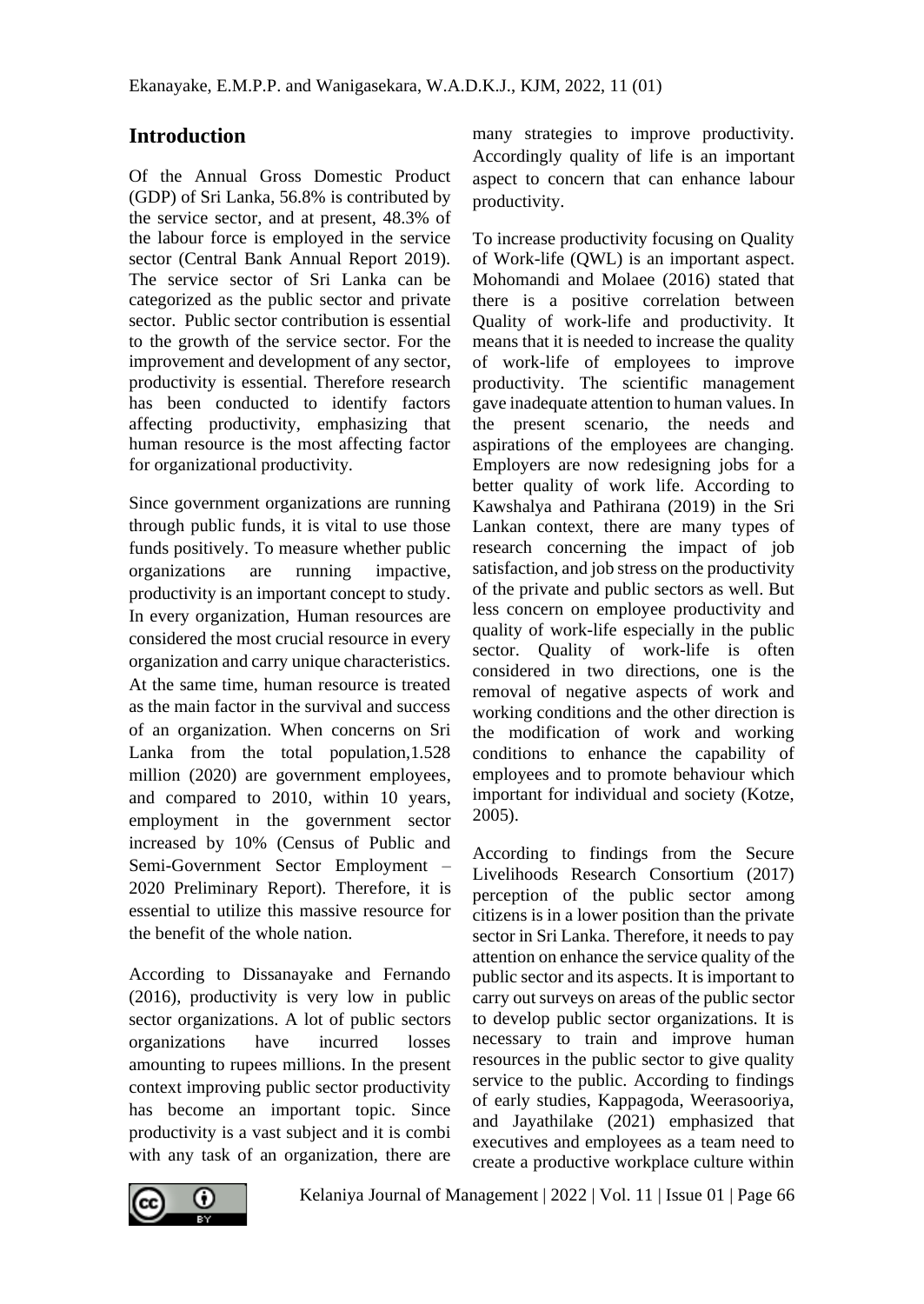the public organization in Sri Lanka. As the one area consider related to employee productivity-improving the quality of worklife is important. Thus, this research measured the quality of the work-life of public employees. At the same time, it will measure the productivity of each employee in the selected sample.

### **Problem Statement**

According to Dissanayake and Fernando (2016), productivity is very low in Sri Lankan public sector organizations. According to Sri Lanka's productivity policy<br>reports of the National Productivity National Productivity Organization (2003), to improve public sector productivity one key area of concern is encouraging and recognizing individual employee productivity. At the same time, the National Human Resource and Employment Policy for Sri Lanka (2012) mentioned that low labour productivity in the public sector is often highlighted as a major factor behind the high cost of production and low profits.

An economist Coomaraswamy, (2015) has also stated that productivity in the Sri Lankan government sector has been low and the low productivity erodes Sri Lanka's competitiveness in international markets. For the purpose of improving productivity in the public sector, it is important to pay attention to factors that increase productivity.

Hence, it is crucial to address the issue of low productivity in the public sector of Sri Lanka. From various factors that can improve the productivity of labour, researchers have identified that the quality of work-life can influence productivity and there is a positive relationship between them. According to Mohomadee & Molee (2016), there is a positive relationship between the quality of work-life and productivity of human resources as it increases the quality of worklife, and there is also higher labour productivity.

When considering research on the quality of work-life and employee productivity there

was few research done in the Sri Lankan context. Mubeen (2015) stated that there is a positive and significant relationship between quality of work-life and employee productivity and also between components of quality of work-life and employee productivity. His research was based on the executive staff of state universities of Sri Lanka and it identified eight factors of QWL such as fair compensation, a safe and healthy working environment, development of human capacities, growth and security, social integration, constitutionalism, the total life space and social relevance.

It is hard to find out research, and empirical evidence on testing the impact of quality of work-life and productivity in Divisional secretariats of Sri Lanka. Therefore, there is an empirical gap to fill, this study is focused on divisional secretariats and in this research, it measured the impact of quality of work-life on employee productivity.

Thus, the problem statement of this study is; whether there is any impact of QWL on employee productivity in divisional secretariats of the North-Western province of Sri Lanka.

## **Research Questions**

1. To what extent does quality of work-life affect employee productivity in divisional secretariats of the North-Western province of Sri Lanka?

2. What is the impact of adequate and fair compensation, working conditions, the impact of the use of capacity at work, opportunities at work, social integration, constitutionalism at work, occupied space by the work in life, social relevance and importance of work, on employee productivity in divisional secretariats of The North-Western province of Sri Lanka?

## **Research Objectives**

1. To investigate the impact of quality of work-life on employee productivity in

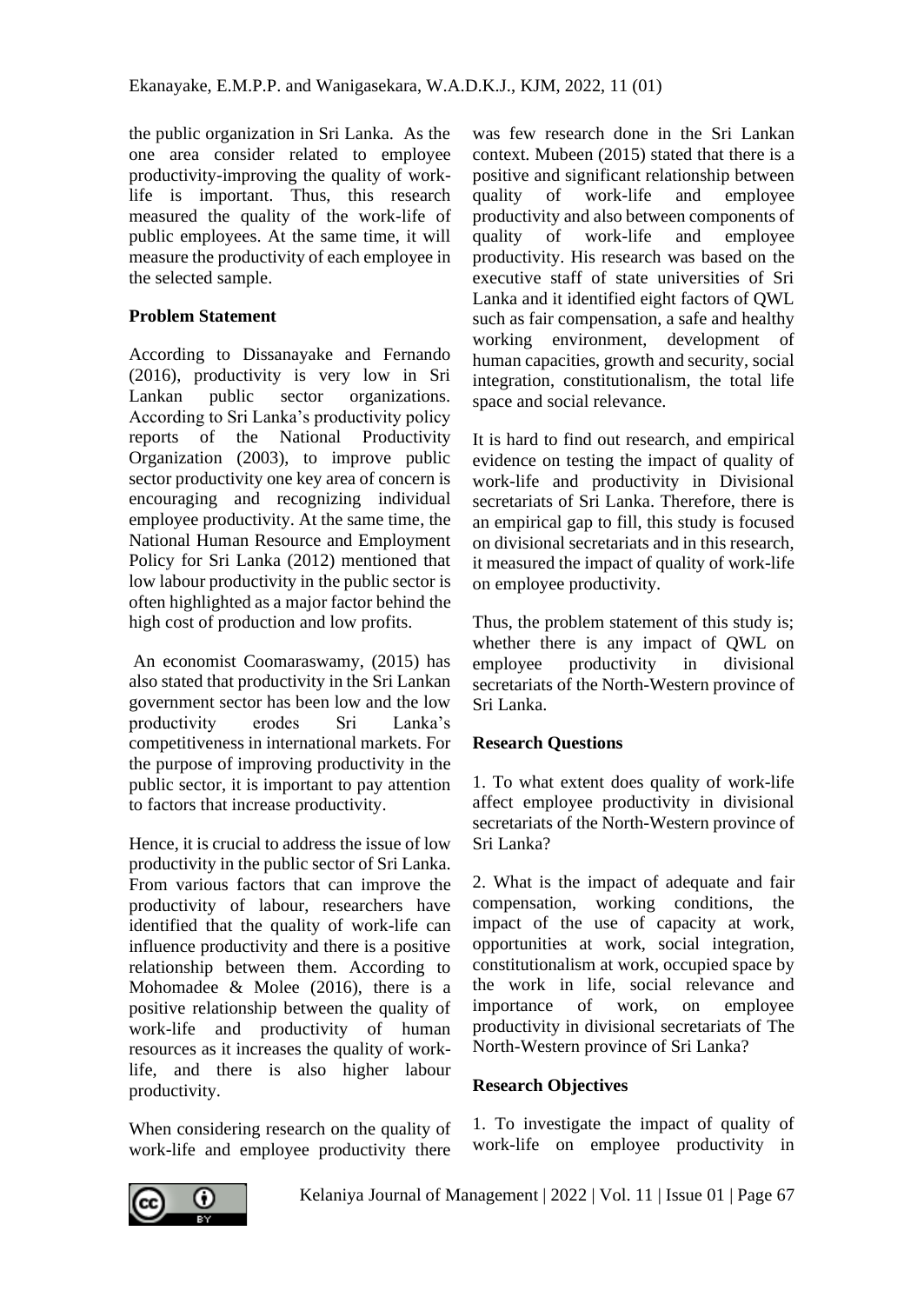divisional secretariats of The North-Western Province of Sri Lanka.

2. To investigate the impact of adequate and fair compensation, working conditions, the impact of the use of capacity at work, opportunities at work, social integration, constitutionalism at work, occupied space by the work in life, social relevance and importance of work, on employee productivity in divisional secretariats of The North-Western province in Sri Lanka.

#### **Hypotheses**

1. There is a significant impact of quality of work-life on employee productivity in divisional secretariats The North-Western province Sri Lanka.

2. There is a significant impact of adequate and fair compensation, working conditions use of capacity at work, opportunities at work, social integration, constitutionalism at work, occupied space by the work in life, social relevance and importance of work, on employee productivity in divisional secretariats of The North-Western province in Sri Lanka.

## **Significance of the Study**

It was found in previous research studies that, the Sri Lankan government sector is operating at a low productivity level and on the other hand, the employment rate of the public sector has increased in the last decade (Dissanayake and Fernando 2016). Therefore, it is crucial to find a solution to the low productivity level in the public sector. At the same time, the government needs to take maximum advantage of this massive human resource in government organizations. Research has proved that there is a positive relationship between QWL and productivity. Though there is research on measuring the relationship between those two, fewer researches on measuring their impact of them. Therefore, it is interesting to measure the level of QWL in the public sector and how it impacts on employee productivity.

Findings of this research support to the executive level for their decision-making purposes. Especially this research measured the productivity of each employee in the sample. Therefore, it would give an idea of the productivity levels of the category of employees. Depending on the findings of this study, executives can pay more attention to the criteria of QWL that affect employee productivity. By improving such criteria divisional secretariats can enhance the productivity levels of their employees.

Even though focusing on productivityimproving factors are very much important for the purpose of achieving the vision of government organizations, productivity and QWL in service organizations are in line with qualitative factors, which pay less attention to measuring those. But it is very important to enhance workers' performance which causes organizational performance. When considering about public sector of Sri Lanka job satisfaction, and job stress are frequently tested topics. But it is rare to find out occasions where factors of QWL are tested with employee productivity. Therefore, the findings of this research help the Heads of government organizations to take necessary actions to improve employee productivity.

## **Scope of the Study**

This research will be measured the impact of quality of work-life on employee productivity in the public sector. The total number of employees in the public sector of Sri Lanka is 874,395 excluding semigovernment employees (Census of Public and Semi-Government Sector Employment - Preliminary Report 2020). The public sector consists of the state sector and provincial public sector. The state sector is in line with Ministry offices, government departments and other government agencies coming under Ministries, District Secretariats and Divisional Secretariats.

Divisional secretariats are treated as groundlevel government organizations which interact with people at the village level. There

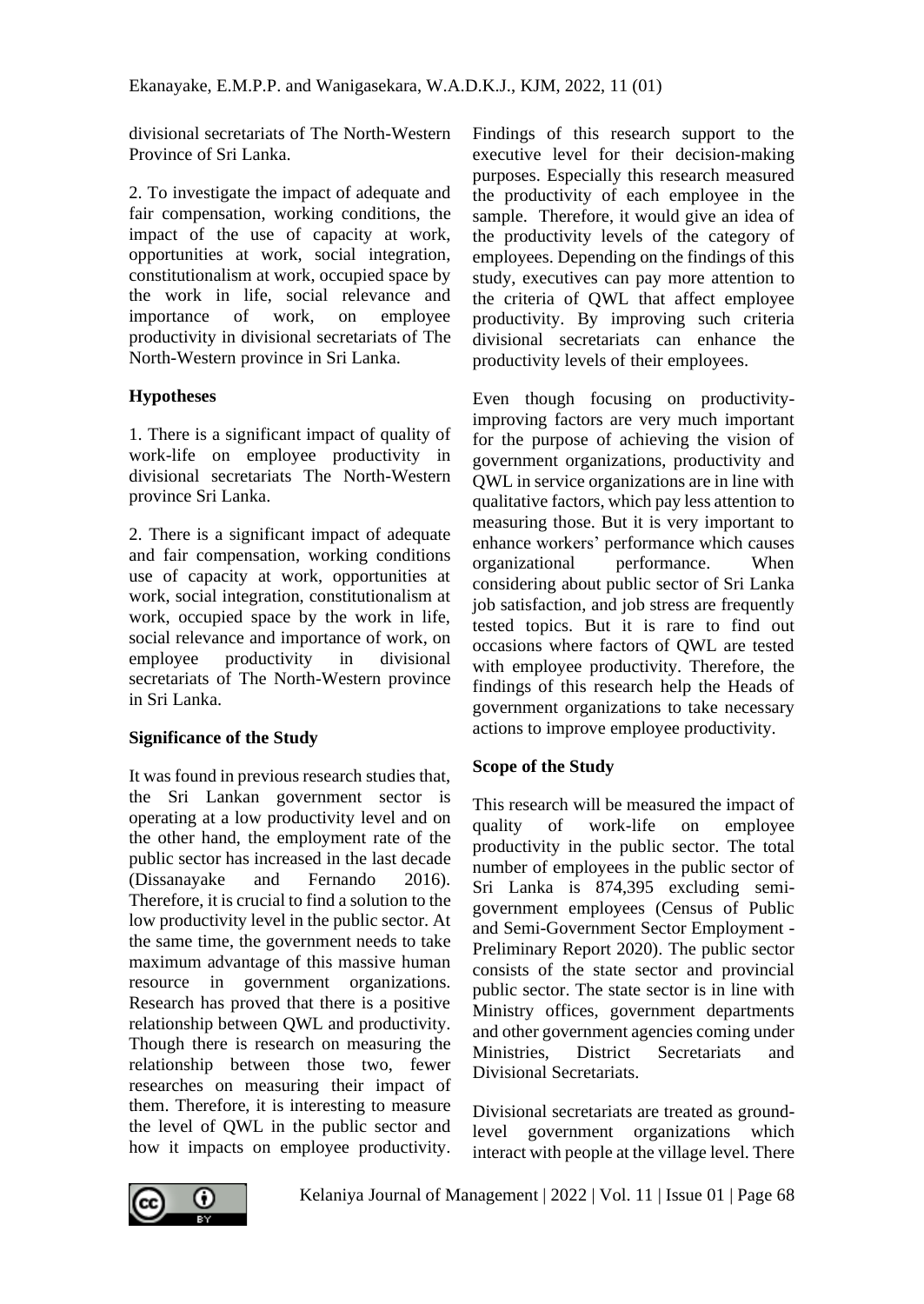are 331 divisional secretaries in Sri Lanka. Of 9 provinces in Sri Lanka southern province has the largest number of divisional secretaries and the North-Western province is in second place having 46 divisional secretariats. For the convenience of collection of information selected geographical area of this research is The North-Western province and the population is employees working in divisional secretariats in The North-Western province. The number of people in the population of this research is 12,176 and the sample is 375 employees. Carder of a divisional secretariat office includes staff level, secondary level and tertiary level employees. The research will cover all these levels of employees in the divisional secretariat offices in the North-Western province.

Productivity of an organization can be measured as a whole but this research is an individual-level analysis. Therefore, the productivity of each employee is the only measure for the research. On the other hand, there are various factors that can be considered for measuring QWL and eight factors are used to measure QWL using the Walton model. At the same time, employee productivity will measure using ACHIEVE model.

# **Literature Review**

## **The relationship between quality of worklife and employee productivity**

Mohomadee and Molee (2016) studied the relationship between the quality of work-life and the productivity of human resource health workers in Bahmaei. The results showed that there is a positive correlation between the quality of work-life and productivity of human resources as it increased the quality of work life.

Adel, Keyhan M., and Kaveh (2013) did research to examine the relationship between quality of work-life and productivity of manpower in one of the oil companies in Iran. They have identified that there was a

significant relationship between quality of work-life and the productivity of manpower. Statistical results of sub hypotheses also showed that there was a significant relationship between quality of work-life and the aspects of productivity of manpower including ability or readiness, knowledge of the job, supporting organization, motivation, feedback, performance, reliability and environmental compatibility and quality of work-life predicts the aspects of productivity of manpower.

For the purpose of investigating the relationship between quality of work-life and employee productivity in the general administration of sport and youth departments in Sistan and Baluchistan of Iran, Maziyeh (2016) did research. Results revealed that human relations in the workplace, job security and employee productivity there is a meaningful relationship.

Inanda et al. (2016) did research on the quality of work-life and labour productivity in the hotel industry in Indonesia. The estimation results of the research showed that quality of work-life and wages are a significantly positive impact on productivity, while education, experience, age and employment status did not significantly influence productivity.

With the aim of discussing some relationships between the quality of working life and human productivity performance Diogo et al. (2014), conducted a study. For that, a bibliographical review was raised achieving the theoretical foundation to support the discussion. From results, it evidenced that substantial loss of productivity was related to absenteeism, presenteeism and several work diseases, consequently decreasing the health and welfare of employees. Moreover, the management of quality must influence the decisions of employees, thus enhancing their commitment and insuring self-wellness, ergo increasing their productivity. Concluded that harms which afflict humans are the result of

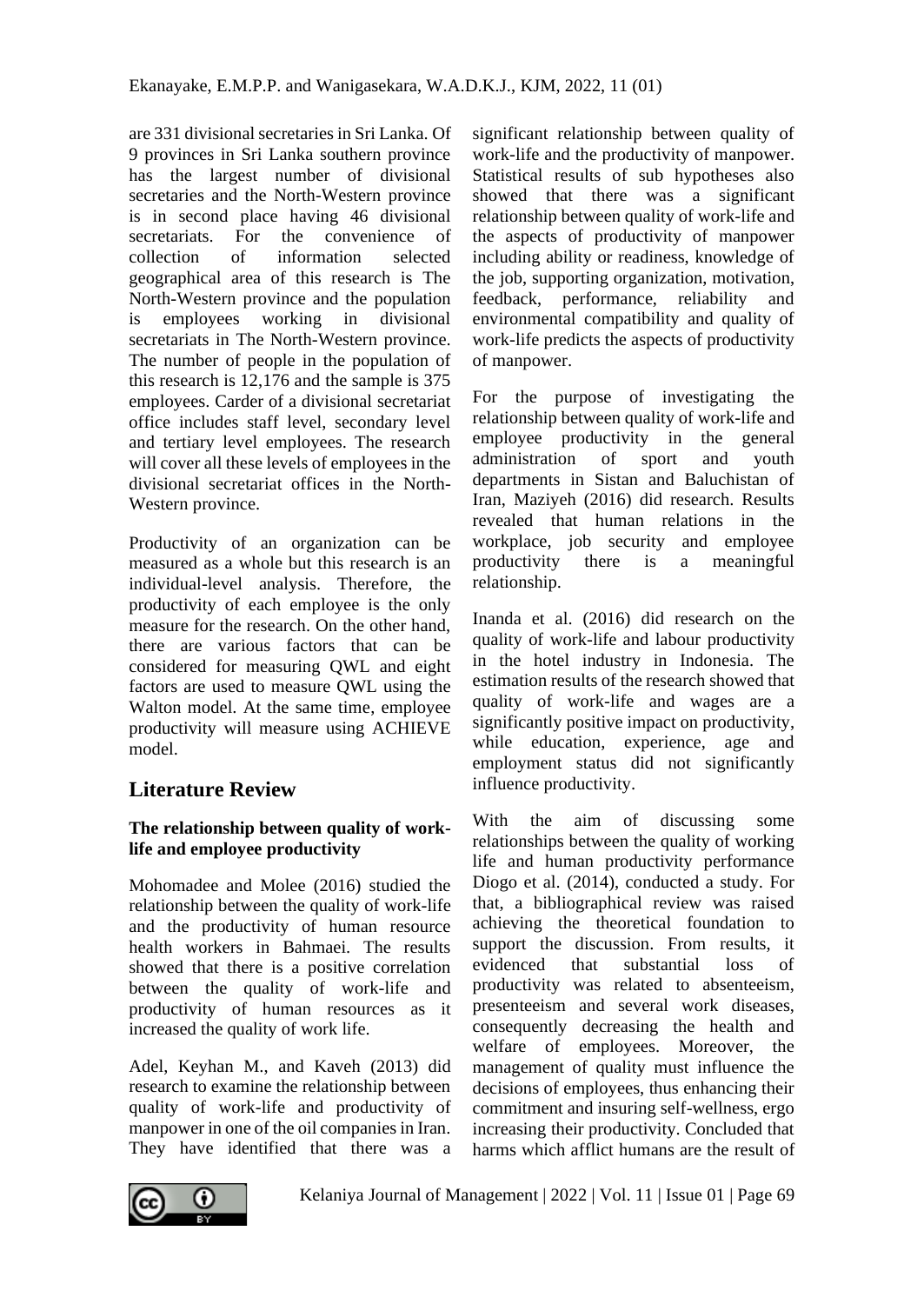the combinations of their work development with their lifestyle outside of work.

Kheradmand, Valilou, and Lotfi (2010) studied the relationship between quality of work-life and job performance in Dadevarz Jooya Company in Iran, using quality of work-life variables such as satisfaction with fair payments, a safe & healthy working environment, an opportunity for continuous growth, social relationship in an organization, the balanced role of work, social coherent in the work organization, developing human capacities, and regulation & rule orientation. The results of this study showed a significant positive relationship between quality of work-life and employee job performance. Thus, it is evident that when employees are given a high quality of worklife they will perform their jobs well. In other words, they will improve their work productivity.

Mubeen, Bawa (2014) did the research for executive staff in Sri Lankan state universities on the topic of the relationship between quality of work-life and employee productivity. The study attempted to determine the relationship between quality of work-life and employee productivity. The study population for the study consists of 15 State Universities in Sri Lanka considering 306 executive staff. Data were collected during the period between 2013 and 2014 using a questionnaire. Reliability results of this study disclosed that items of quality of work-life and employee productivity have higher item reliability.

Gamage and Wicramatathne (2021) through their research study identified that conventional HRM practices do little to turn around the tea plantation sector in Sri Lanka. And they have identified quality of life and quality of work-life are important determinates of employee productivity.

## **Measuring Quality of Work-Life**

The eight-dimensional constructs of quality of work-life by Walton (1975), were used in this research study.



| Indicators of quality<br>of work-life                                        | Description                                                                                                                                            |
|------------------------------------------------------------------------------|--------------------------------------------------------------------------------------------------------------------------------------------------------|
| Adequate and fair<br>compensation                                            | intern<br>and<br>extern<br>equity, proportionality<br>between wages, justice<br>on compensation and<br>sharing of productivity<br>gains                |
| Safe and healthy<br>working conditions                                       | physical conditions and<br>working<br>hours<br>as<br>overtime<br>payment,<br>that reduce<br>situations<br>the risk of accidents<br>and health problems |
| The<br>immediate<br>opportunity to<br>use<br>and develop human<br>capacities | autonomy, perspective<br>and<br>exposure<br>to<br>multiple skills                                                                                      |
| Future opportunities<br>continued<br>for<br>growth and security              | for<br>opportunity<br>professional<br>growth,<br>job security and job<br>stability                                                                     |
| Social integration in<br>the<br>work<br>organization                         | Relationships between<br>among<br>and<br>the<br>employees                                                                                              |
| Constitutionalism in<br>work<br>the<br>organization                          | privacy, freedom<br>of<br>expression,<br>fairness<br>and equality in front of<br>the law                                                               |
| Work and the total<br>life space                                             | The balance between<br>personal<br>and<br>professional life                                                                                            |
| The social relevance<br>of work-life                                         | social<br>With<br>responsibility,<br>the<br>employee tends<br>to<br>increase his self-esteem                                                           |

# **Methodology**

#### **Research Design**

Primary data were collected from the employees in divisional secretariats representing senior level, middle level and lower level by using a questionnaire as the research instrument.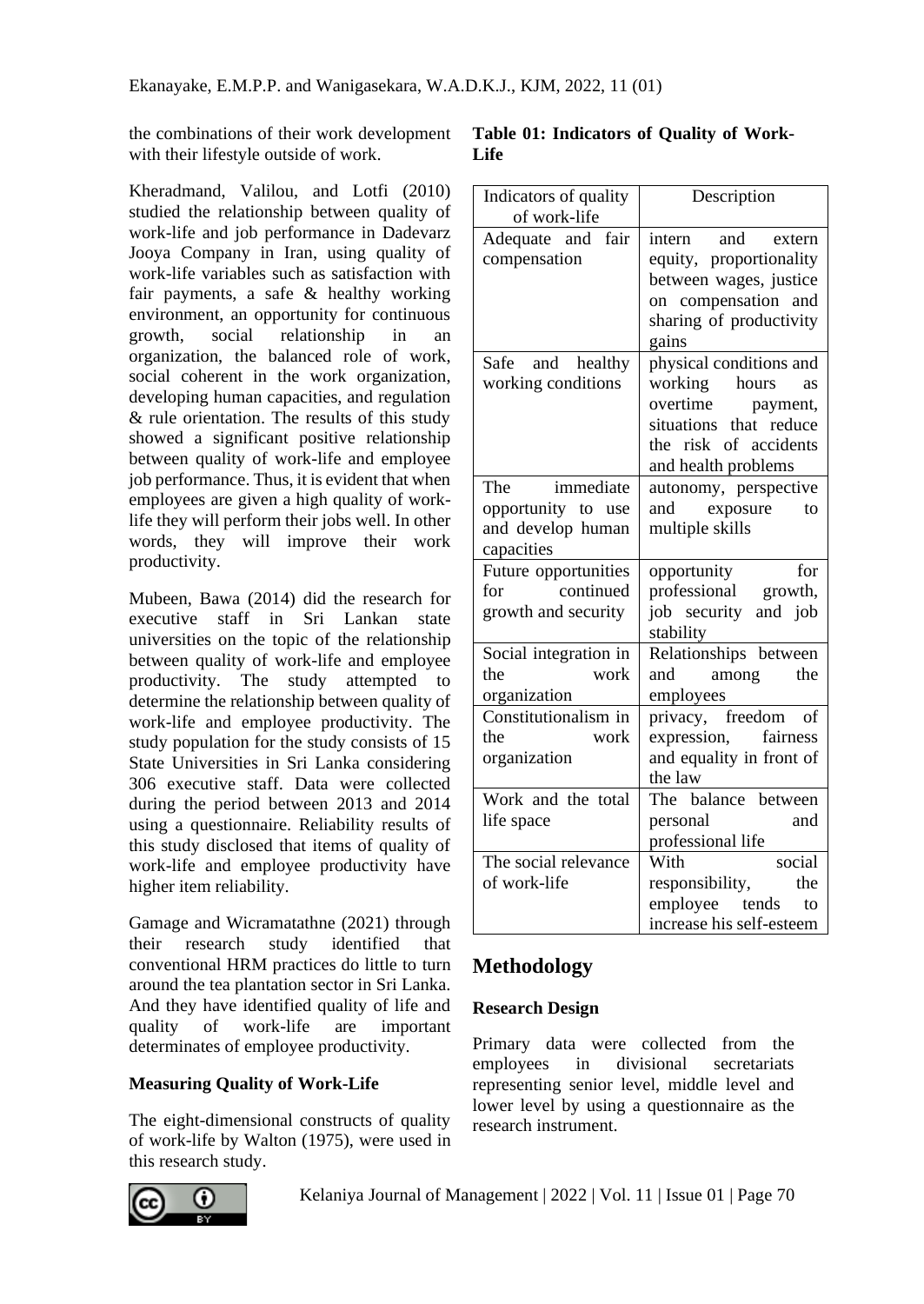#### **Research Model**



**Figure 01: Research Model**

To measure employee productivity this research used a model developed by Hersey and Goldsmith (1980) called ACHIEVE model. Based on that model to measure employee productivity this research used seven indicators ability, clarity, help, incentive, evaluation, validity and environment.

## **Research Design**

#### *Data Collection Method*

Data for measuring the quality of life and employee productivity was gathered by distributing a questionnaire to the employees in the sample. The questionnaire carried close-ended questions. Likert scale answers were used for those questions.

## *Type of the Study*

This research is a basic type, of explanatory research which measured the impact of the independent variable quality of work-life on the dependent variable employee productivity. Primary data was used for this research. Primary data was collected by distributing a questionnaire to sample members. This research used cross-sectional data.



#### *The Population of the Study*

The population of this study was all employees working in Divisional Secretariat offices in the North-Western province. There are 46 divisional secretariats in the North-Western province including 30 divisional secretariats in Kurunegala district and 16 divisional secretariats in Puttalam district and there are 12176 employees working in those 46 divisional secretariats.

#### *Sample Size*

To determine the required sample size for the present study, Krejcie and Morgan's (1970) sample size determination procedure was used. Accordingly, a sample size of 375 would be required for a population of 12176. The data were collected randomly to represent each employee according to the percentage of the sample size, 375. 410 questionnaires were sent to divisional secretariats in the North-Western province. The data were collected from various departments namely administration, finance, land management, development, field officers' section, economic developments and grama niladhari sections in divisional secretariats.

## *Sampling Procedure*

From a population of 12176 employees sample is 375 employees. Those samples of employees covered all levels of employees in divisional secretariats. This sample covered all levels of employees in divisional secretariats. A systematic sampling method was used in this study. Considering the name list of employees in a divisional secretariat this questionnaire was given to every 33rd person on the name list. Since in every divisional secretariat there are only 5 staff officers, to cover the 33rd person from staff officers it is considered that the total number of staff officers in the population is 230 and when it is divided by 33, the answer is rounded to 7. To cover staff officers, a

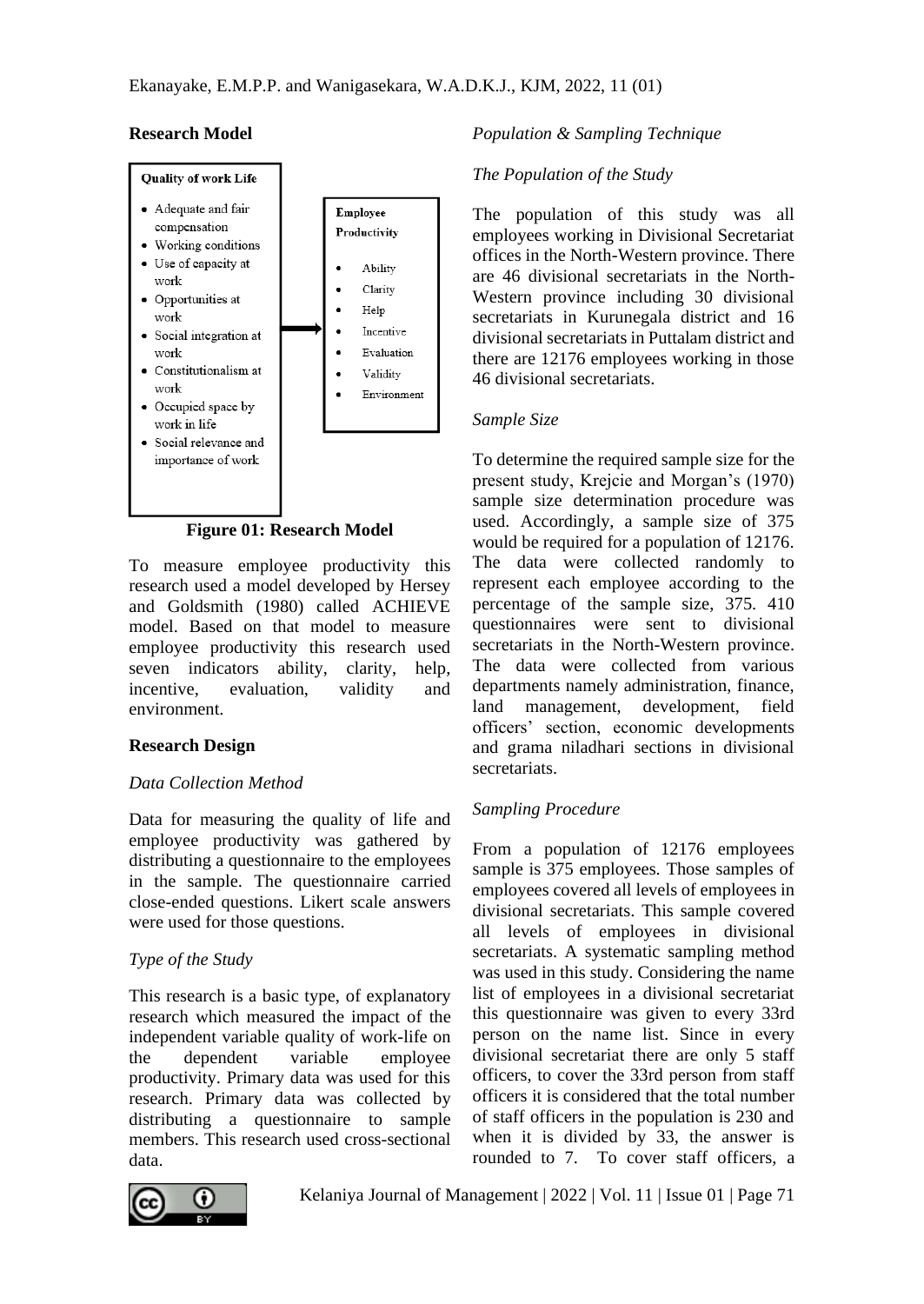questionnaire was sent to only seven divisional secretariats to give to a staff officer.

#### **Data Analysis Technique**

The data which were collected from the respondent through the questionnaire were sorted and tested using statistical tools for data analysis with the purpose to investigate the impact of quality of work-life on employee productivity.

Secondly, the Cronbach Alpha testing was used as it is the most well-accepted measure to test reliability. When Cronbach Alpha is less than 0.6 it is considered poor reliability. Reliability in the range of 0.7 is considered to be acceptable and reliability of more than 0.8 is considered to be good.

Descriptive analysis was conducted to provide information regarding the means, standard deviation and frequencies of the key variables. Then, Pearson Correlation analysis provided information about the relationship between dependent and independent variables. The scale model suggested by Davis (1971) was used to describe the relationship between the independent variables and the dependent variable. It shows as 0.7 and above - very strong relationship, 0.50 to 0.69 strong relationship, 0.30 to 0.49 moderate relationship, 0.10 to 0.29 low relationship, and 0.01 to 0.09 very low relationship.

Multiple regression analysis was conducted as final analyses to find out the impact of quality of work-life on employee productivity. A hypothesis testing was analyzed by using the regression and the pvalue < 0.05 was accepted as significant.

## **Operationalization of Variables**

*Operationalization of Dependent and Independent Variables*

**Table 02: Operationalization of Dependent and Independent Variables**

| Variable      | Indicators          | No of the |
|---------------|---------------------|-----------|
|               |                     | Question  |
|               |                     | items     |
| Quality<br>of | Adequate and fair   | 4         |
| work-life     | compensation        |           |
|               | Use of capacities   | 5         |
|               | at work             |           |
|               | Social integration  | 4         |
|               | Constitutionalism   | 4         |
|               | Social relevance    | 5         |
|               | Opportunities<br>at | 5         |
|               | work                |           |
|               | Occupied<br>space   | 4         |
|               | by work in life     |           |
|               | Working             | 6         |
|               | Conditions          |           |
| Employee      | Ability             | 4         |
| productivity  | Clarity             | 3         |
|               | Help                | 4         |
|               | Incentives          | 3         |
|               | Evaluation          | 3         |
|               | Validity            | 3         |
|               | Environment         | 3         |

# **Data Analysis and Presentation**

#### **Response Rate**

The respondents were the employees at all levels covering staff officers to minor staff. 410 mail questionnaires were distributed to 46 divisional secretariats in The North-Western province considering the name list of each office and sent the questionnaire to every 33rd person. 369 usable questionnaires were returned. The data collected from the respondents will be material for analysis and finalize the findings to answer the research questions and test the hypotheses which were developed. Therefore, with 369 returned and usable questionnaires out of 375, the valid response rate was 98.4%. Hence, a valid response rate of 98.4% is supposed sufficient for the main analysis in the present study

#### **Reliability Analysis**

The reliability test was conducted to determine the internal consistency and usability of the measurements applied in this

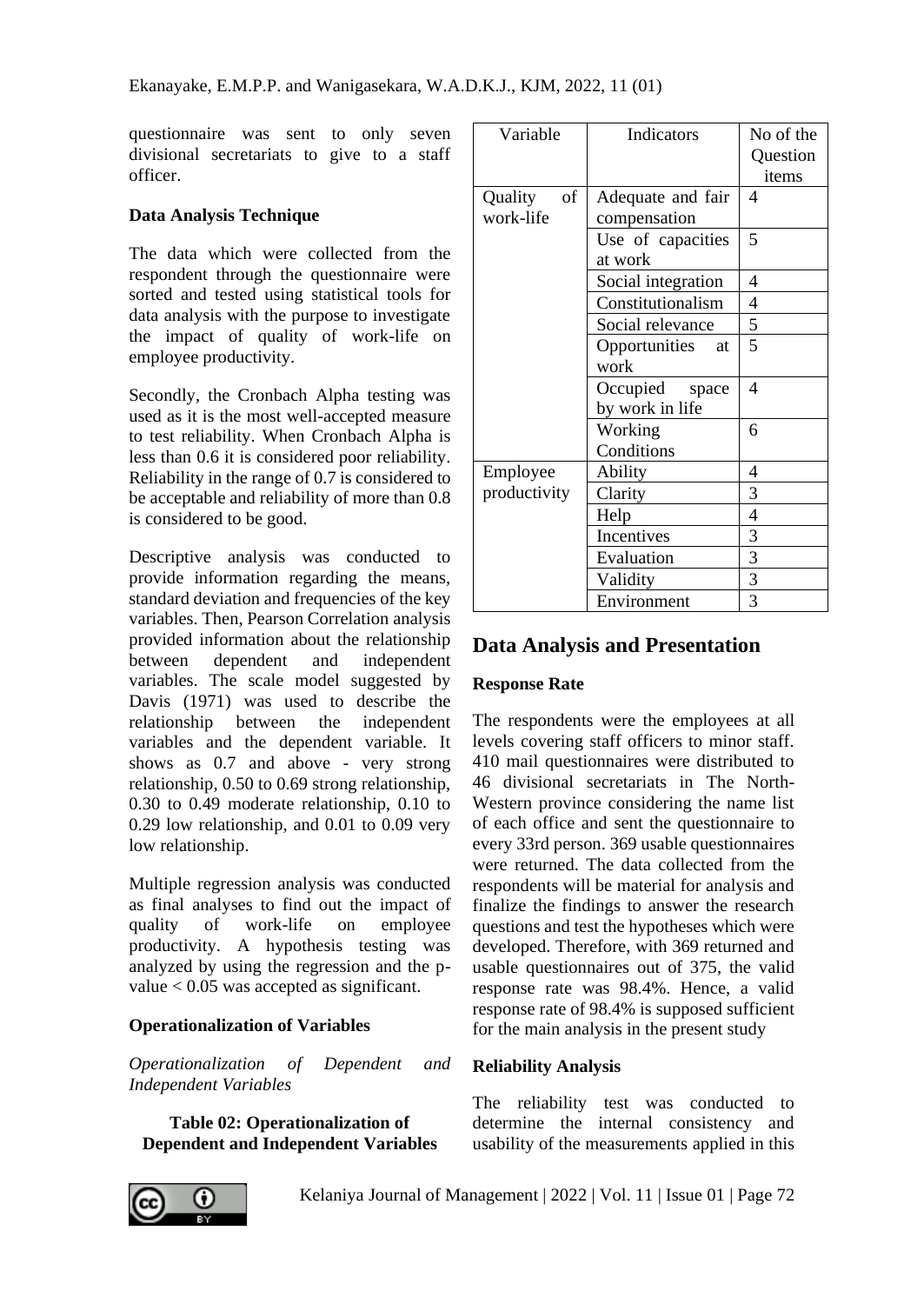study. Cronbach's alpha has been used to measure reliability among variables. Before conducting the survey a pilot test has been done to test the reliability of both independent and dependent variables.

As shown in Table 03 reliability of the quality of work-life is 0.905 and employee productivity is 0.869. Hence, the instruments which were used to measure each variable in this study are reliable.

#### **Table 03: Reliability Test**

| Variables     | Sample size | Cronbach's |  |
|---------------|-------------|------------|--|
|               |             | Alpha      |  |
| Quality<br>οf | 50          | 0.905      |  |
| work-life     |             |            |  |

| employee     |  |
|--------------|--|
| productivity |  |
| $-$          |  |

*Source: Survey data*

#### **Data Analysis**

*Descriptive Statistics of the Study's Variables*

As shown in Table 04the mean and standard deviations were calculated for each variable. All two variables were evaluated based on a 5-point scale (1- being strongly disagreed to 5- strongly agreeing). The results show that the mean for Employee productivity was 3.6290 and SD was 0.3725, the mean for Quality of work-life was 3.4465 and SD was.0.3637.

#### **Table 04: Descriptive Statistics**

| <b>Descriptive Statistics</b>                     |     |      |      |        |        |  |  |
|---------------------------------------------------|-----|------|------|--------|--------|--|--|
| Std. Deviation<br>Minimum<br>Maximum<br>Mean<br>N |     |      |      |        |        |  |  |
| Employee<br>Productivity                          | 369 | 2.49 | 4.79 | 3.6290 | .37256 |  |  |
| OWL                                               | 369 | 2.22 | 4.73 | 3.4465 | .36372 |  |  |

*Source: Survey data*

#### *Bivariate Analysis*

To identify the relationship between two variables (independent and dependent variables) bivariate analysis was conducted. The correlation coefficient denotes the degree of relationship.

According to Table 05 Correlation coefficient of QWL and EP was 0.739 and it represented strong relationship between those two variables. Since quality of worklife was a sum of eight indicators it need to measure the relationship between employee productivity and eight indicators of quality of work life.

#### **Table 05: Correlations**

| Correlations |                                                              |              |        |
|--------------|--------------------------------------------------------------|--------------|--------|
|              |                                                              | Productivity | QWL    |
| Productivity | <b>Pearson Correlation</b>                                   |              | .739** |
|              | $Sig. (2-tailed)$                                            |              | .000   |
|              |                                                              | 369          | 368    |
| <b>OWL</b>   | <b>Pearson Correlation</b>                                   | $.739**$     |        |
|              | $Sig. (2-tailed)$                                            |              | .000   |
|              |                                                              | 368          | 368    |
|              | **. Correlation is significant at the 0.01 level (2-tailed). |              |        |

*Source: Survey data*

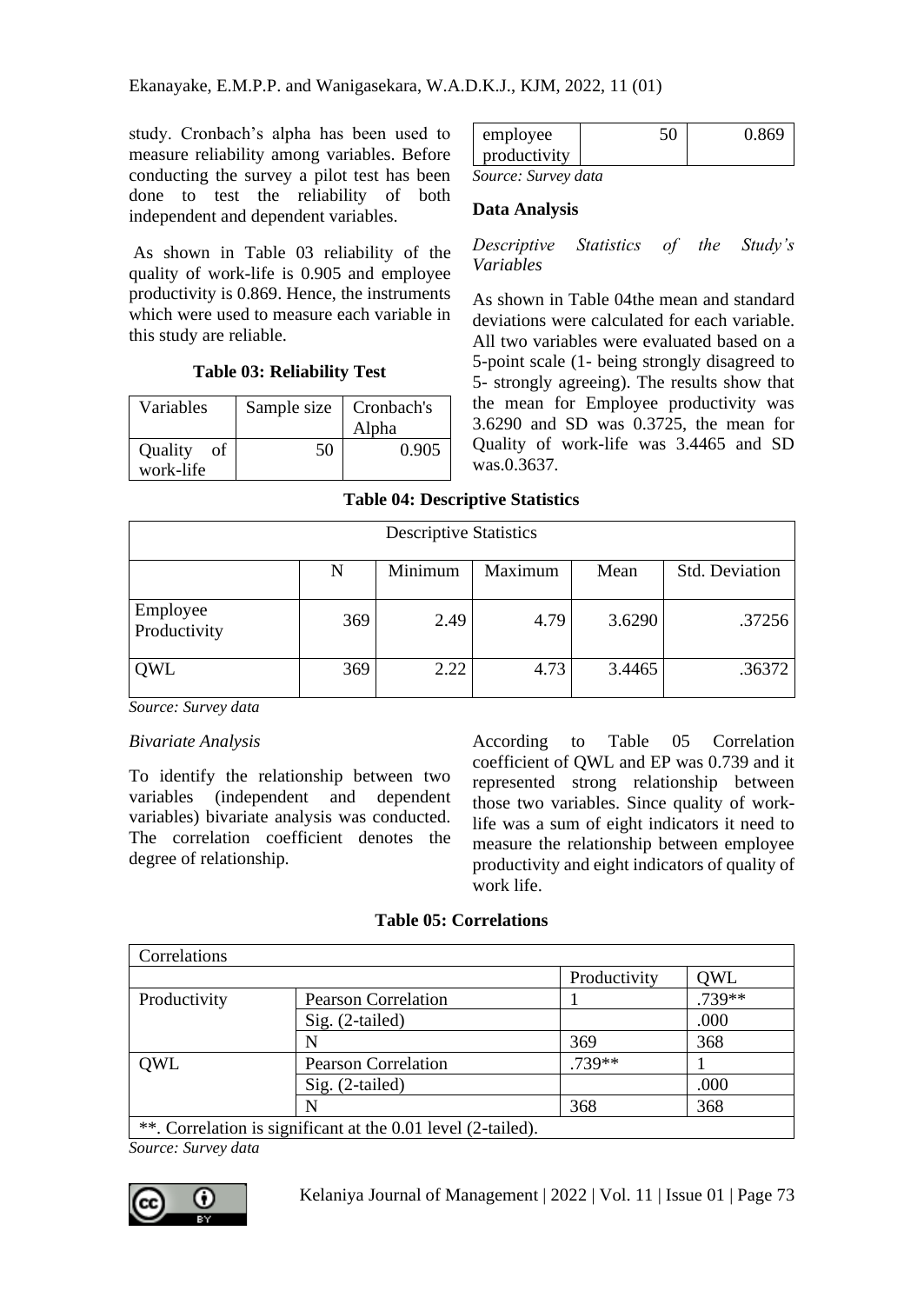### *Testing Multivariate Assumptions*

### *Test of Normality*

Normality test was done with the SPSS and calculated the Skewness of both dependant and independent variables and drew histograms with the normal curve. Calculated skewness results are mentioned below (Table 06).

#### **Table 06: Test of Normality**

|                 |         | )WL  | E.Productivity |
|-----------------|---------|------|----------------|
|                 | Valid   | 368  | '65            |
|                 | Missing |      |                |
| <b>Skewness</b> |         | .080 | .226           |
| Std. Error      | of      | .127 | .127           |
| <b>Skewness</b> |         |      |                |

*Source: Survey data*

As the general rule of skewness: If skewness is less than -1 or greater than 1, the distribution is highly skewed. If skewness is between -1 and -0.5 or between 0.5 and 1, the distribution is moderately skewed. If skewness is between -0.5 and 0.5, the distribution is approximately symmetric. The skewness of service quality of work-life and employee productivity were .080 and .226 respectively. According to the decision rule, these values lie between -0.5 and 0.5.

## *Test of Multicollinearity*

The tolerance factor and Variance Inflation Factor (VIF) were used to measure multicollinearity with SPSS. Results are presented below (Table 07). If a VIF is greater than 10 and if the value of Tolerance is less than 0.2, high multicollinearity exists. In this research study, VIF values were less than 10 and Tolerance factors were greater than 0.2. According to table 4.5 multicollinearity did not exist in between independent variables in this study.

#### **Table 07: Test of Multicollinearity**

| Model                                                                                                                                                                                                                          | R                 | R Square | <b>Adjusted R Square</b> | Std. Error of the Estimate |  |
|--------------------------------------------------------------------------------------------------------------------------------------------------------------------------------------------------------------------------------|-------------------|----------|--------------------------|----------------------------|--|
|                                                                                                                                                                                                                                | .802 <sup>a</sup> | .643     | .635                     | .22512                     |  |
| a. Predictors: (Constant), Working Conditions, Social integration, Adequate and fair<br>compensation, Occupied space by work in life, Use of capacities at work, Social relevance,<br>Opportunities at work, Constitutionalism |                   |          |                          |                            |  |
| b. Dependent Variable: Employee productivity                                                                                                                                                                                   |                   |          |                          |                            |  |

*Source: Survey data*

#### *Regression Analysis*

In regression analysis, multiple regression analysis was done using SPSS to measure the impact of independent variables on the dependent variable. Table 08 provides the model summary. The "R" column represents the value of R the multiple correlation coefficient. R can be considered to be one measure of the quality of the prediction of the dependent variable; in this case, employee productivity. A value of 0.739, displayed a strong positive relationship.

Since the quality of work-life was calculated using the sum of the mean of eight indicators it was better to measure the impact of indicators on employee productivity. According to Table 09, R-value is 0.802 which denoted that there is a positive strong relationship between employee productivity and independent variables.

The "R Square" column represents the R2 value, also called the coefficient of determination, which is the proportion of variance in the dependent variable due to changes in the independent variables.

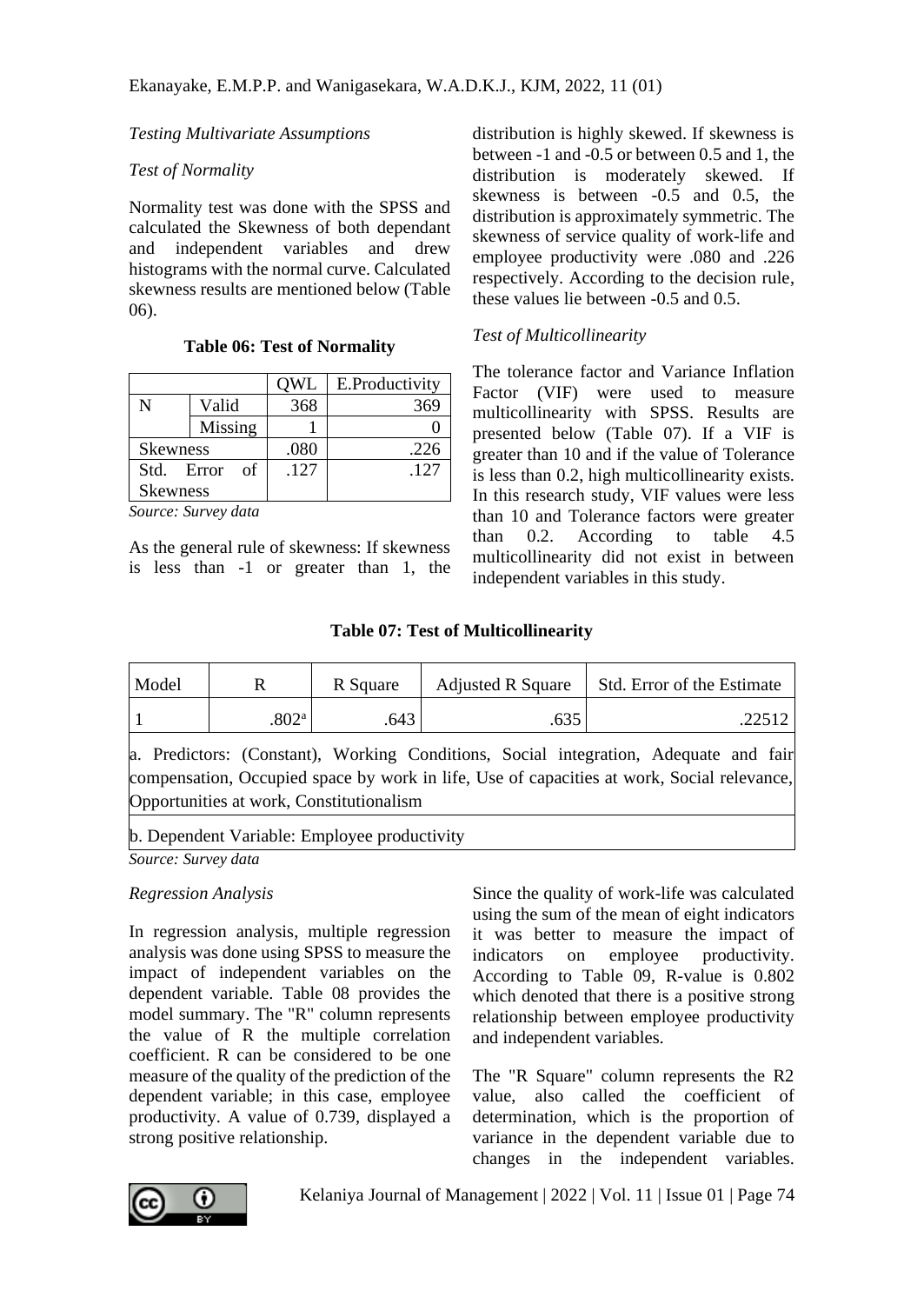According to Table 09 R2 value of quality of work-life and employee productivity is 0.545 and indicating that there was a variation of 54.5% in employee productivity due to the independent variable of quality of work life.

According to Table 09 R2 value of employee productivity and working conditions, social

integration, adequate and fair compensation, occupied space by work in life, use of capacities at work, social relevance, opportunities at work, and constitutionalism was 0.643. It indicated that there is a variation of 64.3% in employee productivity due to independent variables.

### **Table 08: Model Summary A**

| Model                                               |  | <b>Adjusted R Square</b><br>R Square |  | Std. Error of the Estimate |  |  |
|-----------------------------------------------------|--|--------------------------------------|--|----------------------------|--|--|
| 739 <sup>a</sup><br>.546<br>.25141<br>.545          |  |                                      |  |                            |  |  |
| a. Predictors: (Constant), Quality of Work-Life     |  |                                      |  |                            |  |  |
| <b>b.</b> Dependent Variable: Employee productivity |  |                                      |  |                            |  |  |

*Source: Survey data*

#### **Table 09: Model Summary B**

| Model |                   | R Square | <b>Adjusted R Square</b> | Std. Error of the Estimate |
|-------|-------------------|----------|--------------------------|----------------------------|
|       | .802 <sup>a</sup> | .643     |                          | .22512                     |

a. Predictors: (Constant), Working Conditions, Social integration, Adequate and fair compensation, Occupied space by work in life, Use of capacities at work, Social relevance, Opportunities at work, Constitutionalism

#### b. Dependent Variable: Employee productivity

*Source: Survey data*

#### *ANOVA*

To test whether the overall regression model is a good fit for the data ANOVA table is useful. At the 0.05 of the significant level, to determine if the model is useful for predicting the response F table can be used. The F-ratio in the ANOVA table (see Table 10). If the pvalue is less than the significance level, sample data provide sufficient evidence to conclude that regression model fits the data. According to table 4.8 in this case P-value is less than the significance level and concluded that regression model is good fit for the data.

|  | Table 10: ANOVA Table 01 |  |
|--|--------------------------|--|
|--|--------------------------|--|

| <b>ANOVA</b> <sup>a</sup>           |                |     |                |         |                   |
|-------------------------------------|----------------|-----|----------------|---------|-------------------|
| Model                               | Sum of Squares | df  | Mean<br>Square | F       | Sig.              |
| Regression                          | 27.878         |     | 27.878         | 441.054 | .000 <sup>b</sup> |
| Residual                            | 23.134         | 366 | .063           |         |                   |
| Total                               | 51.012         | 367 |                |         |                   |
| a. Dependent Variable: Productivity |                |     |                |         |                   |
| b. Predictors: (Constant), QWL      |                |     |                |         |                   |

*Source: Survey data*

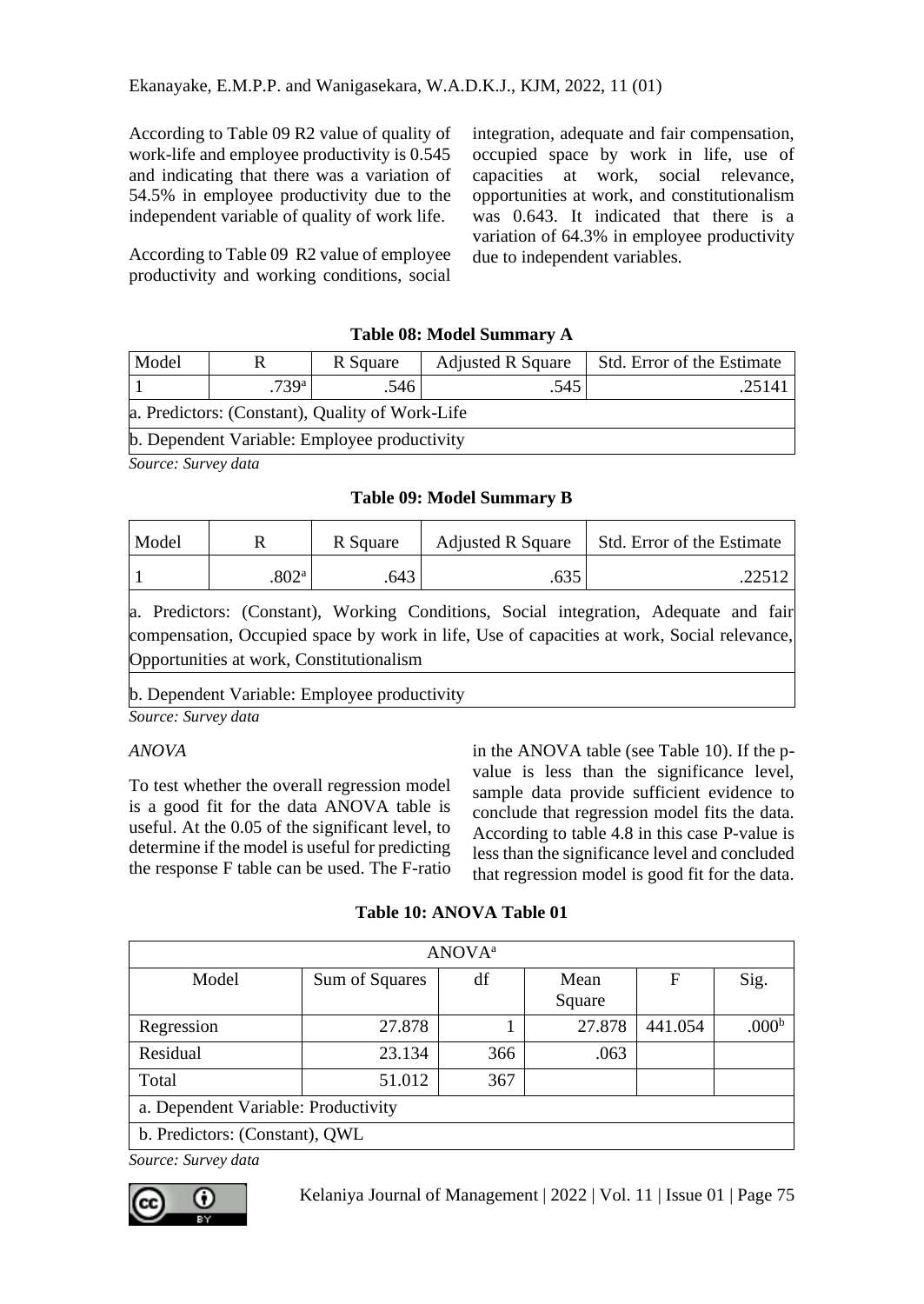When considering eight indicators of quality of work-life as individual variables. To determine if the model is useful for predicting the response F table can be used. The F-ratio in the ANOVA table (see Table 11). If the p-

value is less than the significance level, in this case, the P-value is less than the significance level and concluded that the regression model is a good fit for the data.

| ANOVA <sup>a</sup>                                                                   |                |     |                |        |                   |
|--------------------------------------------------------------------------------------|----------------|-----|----------------|--------|-------------------|
| Model                                                                                | Sum of Squares | df  | Mean<br>Square | F      | Sig.              |
| Regression                                                                           | 32.818         |     | 4.102          | 80.943 | .000 <sup>b</sup> |
| Residual                                                                             | 18.194         | 359 | .051           |        |                   |
| Total                                                                                | 51.012         | 367 |                |        |                   |
| a. Dependent Variable: Productivity                                                  |                |     |                |        |                   |
| h. Predictors: (Constant). Working Conditions. Social integration. Adequate and fair |                |     |                |        |                   |

#### **Table 11: ANOVA Table 02**

b. Predictors: (Constant), Working Conditions, Social integration, Adequate and fair compensation, Occupied space by work in life, Use of capacities at work, Social relevance, Opportunities at work, Constitutionalism

*Source: Survey data*

*Regression Model*

*With One İndependent Variable*

| Model    | Unstandardized<br>Coefficients |            | Standardized<br>Coeff. |       | Sig. |
|----------|--------------------------------|------------|------------------------|-------|------|
|          | В                              | Std. Error | Beta                   |       |      |
| Constant | 1.022                          | .125       |                        | 8.180 | .000 |
| )WL      | .757                           | .036       | .739                   | 21.00 | .000 |

**Table 12: Regression Model 1**

*Source: Compiled by authors*

Employee productivity =  $1.02 + 0.757$  X (1)

 $X =$  Quality of work-life

Unstandardized coefficients indicate how much the dependent variable varies with an independent variable when all other independent variables are held constant. According to the regression results (See Table 12) when Quality of work-life has the null value, employee productivity would be 1.02. At the same time unit increase in quality of work-life would yield 0.757 increases in employee productivity. A standardized beta coefficient compares the strength of the

impact of each individual independent variable to the dependent variable. The higher the absolute value of the beta coefficient, the stronger the impact. The standardized coefficient is measured in units of standard deviation. In this case, the standardized beta coefficient was .739 which denoted that quality of work-life was an important predictor of employee productivity.

#### *With More İndependent Variables*

In this study when assumed working conditions, social integration, adequate and

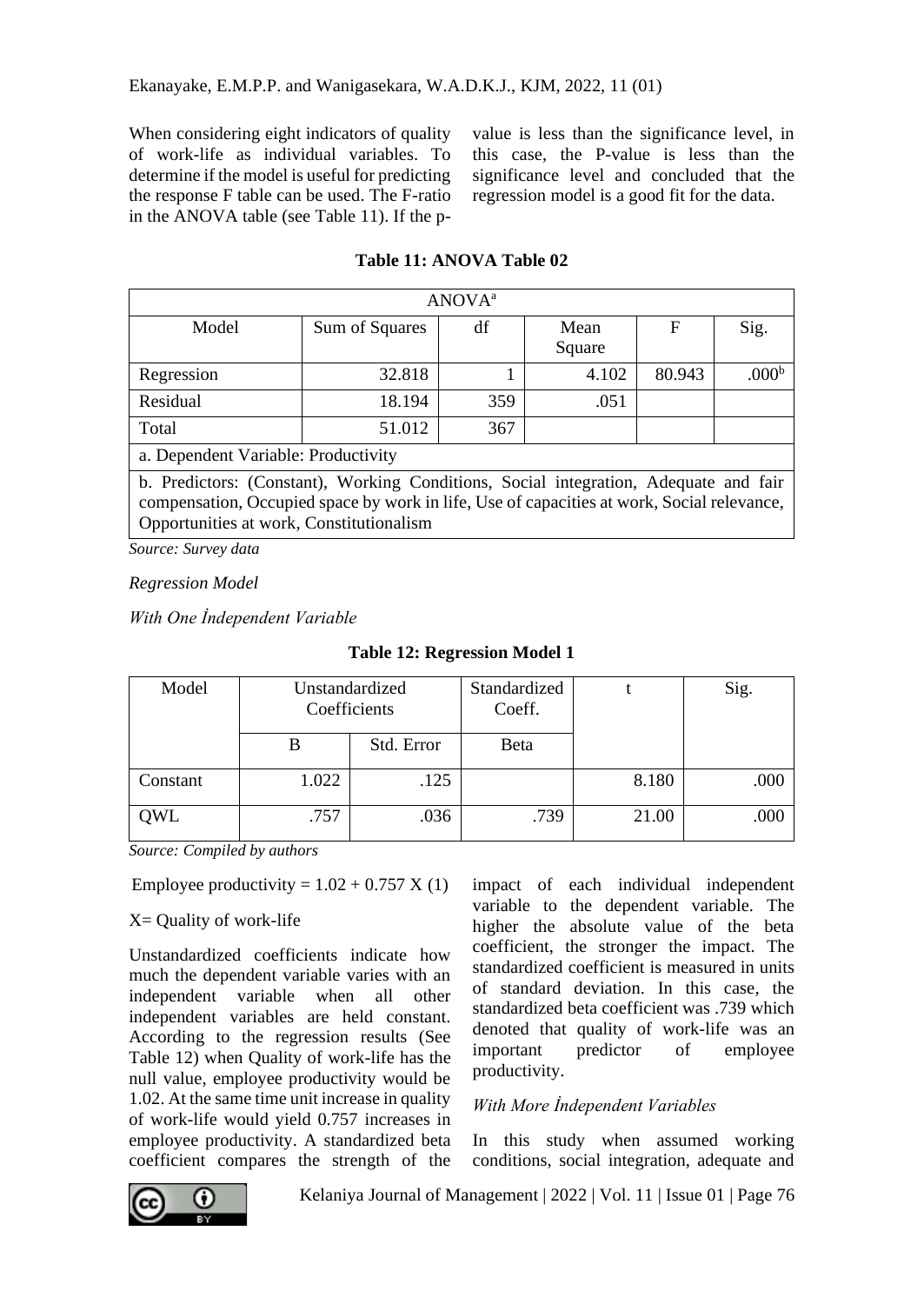fair compensation, occupied space by work in life, use of capacities at work, social relevance, opportunities at work, and

constitutionalism were independent variables.

| Model                                       | Unstandardized<br>Coefficients |            | Standardized<br>Coeff. | $\mathbf{f}$ | Sig. |
|---------------------------------------------|--------------------------------|------------|------------------------|--------------|------|
|                                             | B                              | Std. Error | <b>Beta</b>            |              |      |
| Constant                                    | .832                           | .125       |                        | 6.652        | .000 |
| fair<br>and<br>Adequate<br>compensation(X1) | .007                           | .023       | .012                   | .308         | .759 |
| Use of capacities at work $(X2)$            | .058                           | .036       | .065                   | 1.606        | .109 |
| Social integration $(X3)$                   | .192                           | .035       | .234                   | 5.552        | .000 |
| Constitutionalism(X4)                       | .224                           | .033       | .313                   | 6.717        | .000 |
| Social relevance $(X5)$                     | .172                           | .030       | .232                   | 5.643        | .000 |
| Opportunities at work $(X6)$                | .006                           | .032       | .008                   | .179         | .858 |
| space by work in<br>Occupied<br>life(X7)    | .103                           | .022       | .175                   | 4.657        | .000 |
| Working Conditions $(X8)$                   | .031                           | .032       | .040                   | .954         | .341 |

**Table 13: Regression Model 2**

*Source: Compiled by authors*

Employee Productivity =  $0.832 + 0.07X_1 + 0.058X_2 + 0.192X_3 + 0.224X_4 + 0.172X_5 +$  $0.006X_6 + 0.103X_7 + 0.031X_8$  (2)

According to the regression results (See Table 13) when Working Conditions, Social integration, Adequate and fair compensation, occupied space by work in life, Use of capacities at work, Social relevance, Opportunities at work, and Constitutionalism have a null value, employee productivity would be 0.832. Holding other factors constant a unit increase inadequate and fair compensation would yield a 0.07 increase in employee productivity. A unit increase in the use of capacities at work would return a 0.058 increase in employee productivity. A unit increase in social integration would return a 0.192 increase in employee productivity. A unit increase in constitutionalism would yield a 0.224 increase in employee productivity. A unit increase in social relevance would

increase 0.172 in employee productivity. When opportunities at work increased by one unit employee productivity increased by 0.006. A unit increased in occupied space by work in life would increase 0.103 in employee productivity. A unit increase in Working Conditions would increase 0.031in employee productivity.

The statistical significance of the independent variables was tested by seeing the "sig" column. A P-value of Adequate and fair compensation was 0.759 and it was greater than 0.05, hence it is not significant and it seems to be unrelated to employee productivity. The use of capacities at work is not significant because its P-value of 0.109 was greater than 0.05. Social integration is

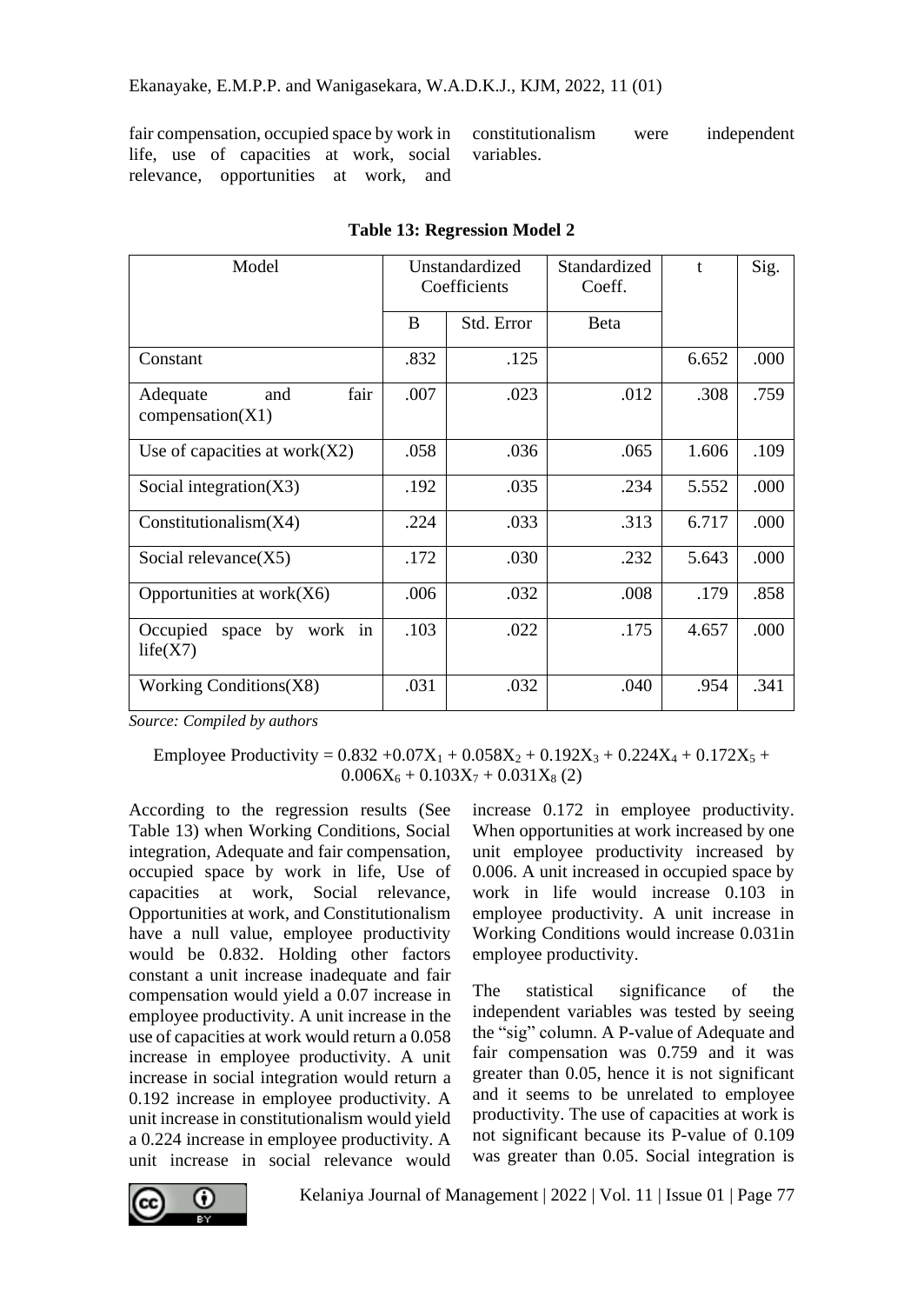significant because its P-value of 0.000 was less than 0.05. The P-value of Constitutionalism 0.000 was less than 0.05 so it is significant. Social relevance is also related because its P-value of 0.000 was less than 0.05. Opportunities at work are not significant because its P-value of 0.858 was greater than 0.05. Occupied space by work in life is significant because P-value was 0.000. Working Conditions are not significant because its P-value of 0.341 was greater than 0.05.

Considering all eight variables only Social integration, Constitutionalism, Social relevance and occupied space by work are significant predictors of Employee productivity.

## **Hypotheses Testing**

Depending on the results of multiple regression analysis hypotheses were tested. 0.05 was taken as the degree of significance in which accept or reject the null hypothesis.

### *Hypothesis 1*

H0: There is no significant impact of quality of work-life on employee productivity in divisional secretariats NWP Sri Lanka.

H1: There is a significant impact of quality of work-life on employee productivity in divisional secretariats in North Western Province Sri Lanka.

In the first hypothesis, the calculated P-value of quality of work-life was 0.000. The decision rule is if the calculated P-value is less than the significance level, reject the null hypothesis. According to that, the null hypothesis was rejected and accepted the alternative hypothesis.

## *Hypothesis 2*

H0: There is no significant impact of adequate and fair compensation on employee productivity in divisional secretariats in North Western Province Sri Lanka.

H1: There is a significant impact of adequate and fair compensation on employee productivity in divisional secretariats in North Western Province Sri Lanka.

In the second hypothesis, the test statistic was 0.759 and it was greater than the significance level. The null hypothesis was accepted and rejected the alternative hypothesis. Adequate and fair compensation has no impact on the employee productivity of employees in divisional secretariats in North Western Province.

## *Hypothesis 3*

H0: There is no significant impact of working conditions on employee productivity in divisional secretariats in North Western Province Sri Lanka.

H1: There is a significant impact of working conditions on employee productivity in divisional secretariats in North Western Province Sri Lanka.

In the third hypothesis, the test statistic was 0.341 and it was greater than the significance level. The null hypothesis was accepted and rejected the alternative hypothesis. Accordingly, working conditions have no impact on the employee productivity of employees in divisional secretariats in North Western Province.

## *Hypothesis 4*

H0: There is no significant impact of the use of capacity at work on employee productivity in divisional secretariats in North Western Province Sri Lanka.

H1: There is a significant impact of the use of capacity at work on employee productivity in divisional secretariats in North Western Province Sri Lanka.

In the fourth hypothesis, P-value was 0.109 and it was greater than the significance level. The null hypothesis was accepted and rejected the alternative hypothesis. Impact of the use of capacity has no impact on the employee productivity of employees in

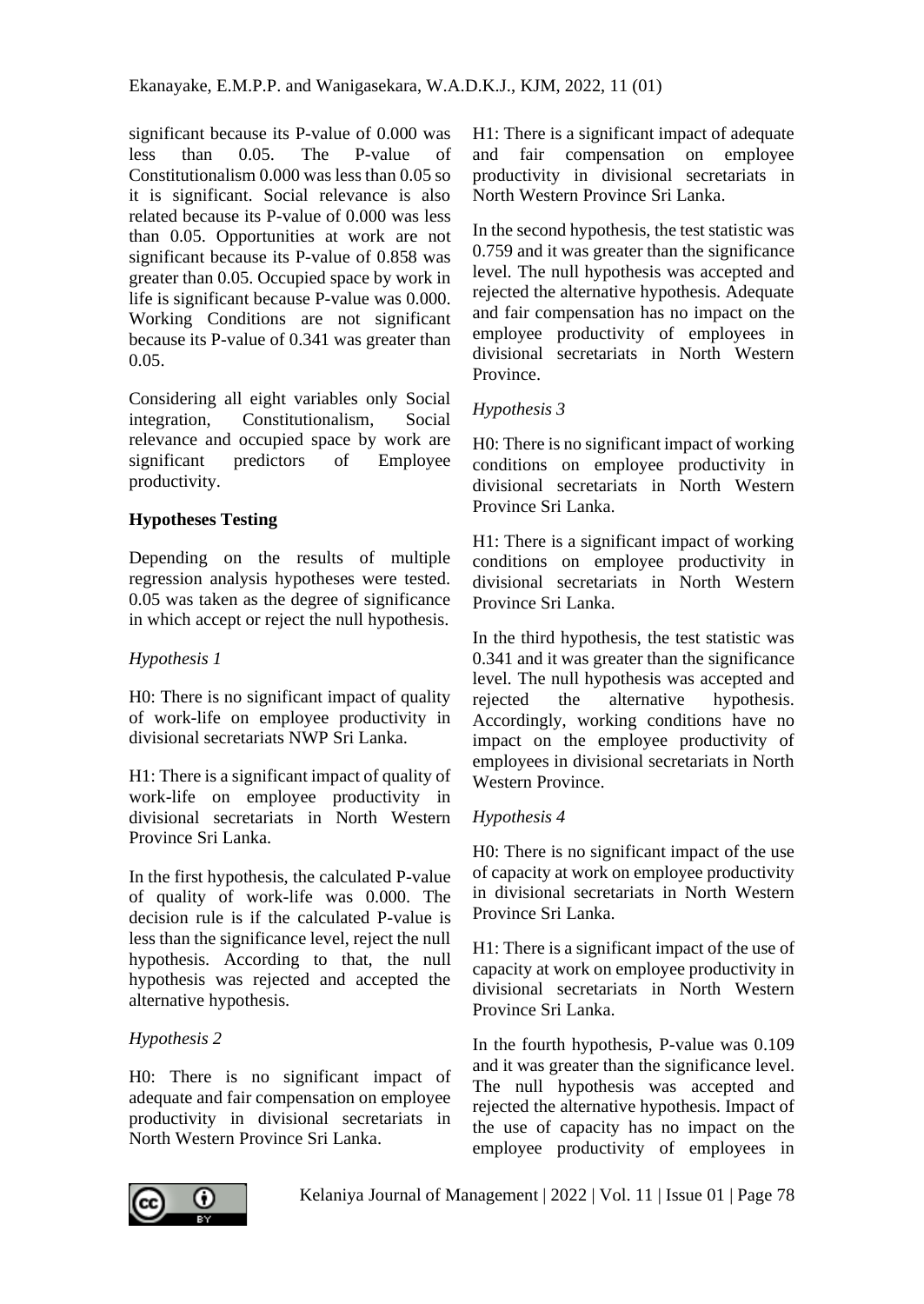divisional secretariats in North Western Province SL.

#### *Hypothesis 5*

H0: There is a significant impact of opportunities at work on employee productivity in divisional secretariats in North Western Province Sri Lanka.

H1: There is a significant impact of opportunities at work on employee productivity in divisional secretariats in North Western Province Sri Lanka

In this case, P-value was 0.858 which is greater than the significance level. The null hypothesis was accepted and rejected the alternative hypothesis. The impact of opportunities at work has no impact on the employee productivity of employees in divisional secretariats in North Western Province SL.

#### *Hypothesis 6*

H0: There is no significant impact of social integration at work on employee productivity in divisional secretariats in North Western Province Sri Lanka.

H1: There is a significant impact of social integration at work on employee productivity in divisional secretariats in North Western Province Sri Lanka.

In the sixth hypothesis, P-value was 0.000 and it was lower than the significance level. The decision rule is if the calculated P-value is less than the significance level, reject the null hypothesis. Social integration has an impact on the employee productivity of employees in divisional secretariats in North Western Province SL.

#### *Hypothesis 7*

H0: There is no significant impact of constitutionalism at work on employee productivity in divisional secretariats North-Western province of Sri Lanka

H1: There is a significant impact of constitutionalism at work on employee productivity in divisional secretariats North-Western province of Sri Lanka

Since P-value is less than the significance level, reject the null hypothesis. Impact of constitutionalism has an impact on the employee productivity of employees in Divisional secretariats in North Western Province

#### *Hypothesis 8*

H0: There is no significant impact of occupied space by the work in life on employee productivity in divisional secretariats North-Western province Sri Lanka

H1: There is a significant impact of occupied space by the work in life on employee productivity in divisional secretariats North-Western province of Sri Lanka.

In this case, P-value was 0.000 and it was lower than the significance level. Since Pvalue is less than the significance level, reject the null hypothesis. Impact of occupied space by the work in life has an impact on the employee productivity of employees in Divisional secretariats in North Western Province

#### *Hypothesis 9*

H0: There is no significant impact of social relevance and importance of work on employee productivity in divisional secretariats North-Western province Sri Lanka

H1: There is a significant impact of social relevance and importance of work on employee productivity in divisional secretariats North-Western province of Sri Lanka

In this case, P-value was 0.000 and it was lower than the significance level. Since Pvalue is less than the significance level, reject the null hypothesis. The impact of social relevance has an impact on the employee productivity of employees in Divisional secretariats in North Western Province.

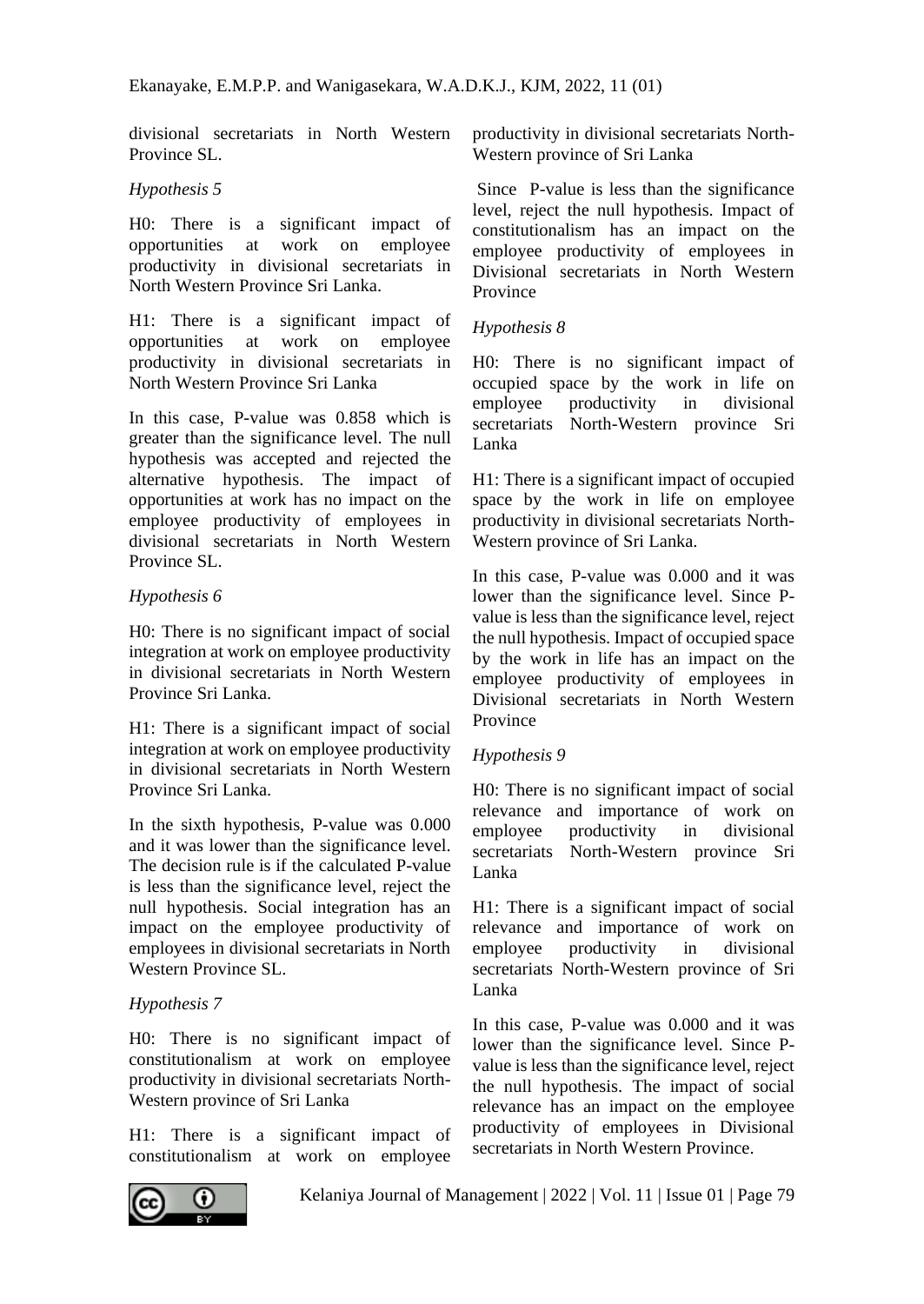| Hypothesis | Description                                                                                                                                                   | Supported<br><b>or</b><br>Not Supported |
|------------|---------------------------------------------------------------------------------------------------------------------------------------------------------------|-----------------------------------------|
| 1          | $H_1$ : There is a significant impact of quality of work-life on<br>employee productivity in divisional secretariats NWP Sri<br>Lanka                         | Supported                               |
| 2          | $H_1$ : There is a significant impact of adequate and fair<br>compensation on employee productivity in divisional<br>secretariats NWP Sri Lanka               | Not Supported                           |
| 3          | $H_1$ : There is a significant impact of working conditions on<br>employee productivity in divisional secretariats NWP Sri<br>Lanka                           | Not Supported                           |
| 4          | $H_1$ : There is a significant impact of the use of capacity at<br>work on employee productivity in divisional secretariats<br>NWP Sri Lanka                  | Not Supported                           |
| 5          | $H_1$ : There is a significant impact of opportunities at work<br>on employee productivity in divisional secretariats North-<br>Western province of Sri Lanka | Not Supported                           |
| 6          | H1: There is a significant impact of social integration at<br>work on employee productivity in divisional secretariats<br>NWP e Sri Lanka                     | Supported                               |
| 7          | H1: There is a significant impact of constitutionalism at<br>work on employee productivity in divisional secretariats<br><b>NWP Sri Lanka</b>                 | Supported                               |
| 8          | H1: There is a significant impact of occupied space by the<br>work in life on employee productivity in divisional<br>secretariats NWP Sri Lanka               | Supported                               |
| 9          | H1: There is a significant impact of social relevance and<br>importance of work on employee productivity in divisional<br>secretariats NWP Sri Lanka          | Supported                               |

## **Table 14: Hypotheses Testing Summary**

## **Conclusion and Recommendations**

## **Findings**

This research was conducted to check whether there is any impact of QWL on employee productivity. According to regression analysis, there is a strong relationship between QWL and employee productivity. According to hypothesis testing, it can be explained that there is a significant impact of QWL on employee productivity of employees in divisional secretariats of NWP Sri Lanka.

In this research study, eight indicators of QWL were also tested individually with employee productivity. According to test results since the indicator of adequate and fair compensation has no significant impact on employee productivity.

The third hypothesis is tested whether there is a significant impact of working conditions on employee productivity. Test results show that there is no significant impact of working conditions on employee productivity.

When considering the impact of the use of capacity at work on employee productivity hypothesis testing revealed that there is no significant impact of the use of capacity at work on employee productivity.

The fifth hypothesis checked whether there is any significant impact of opportunities at

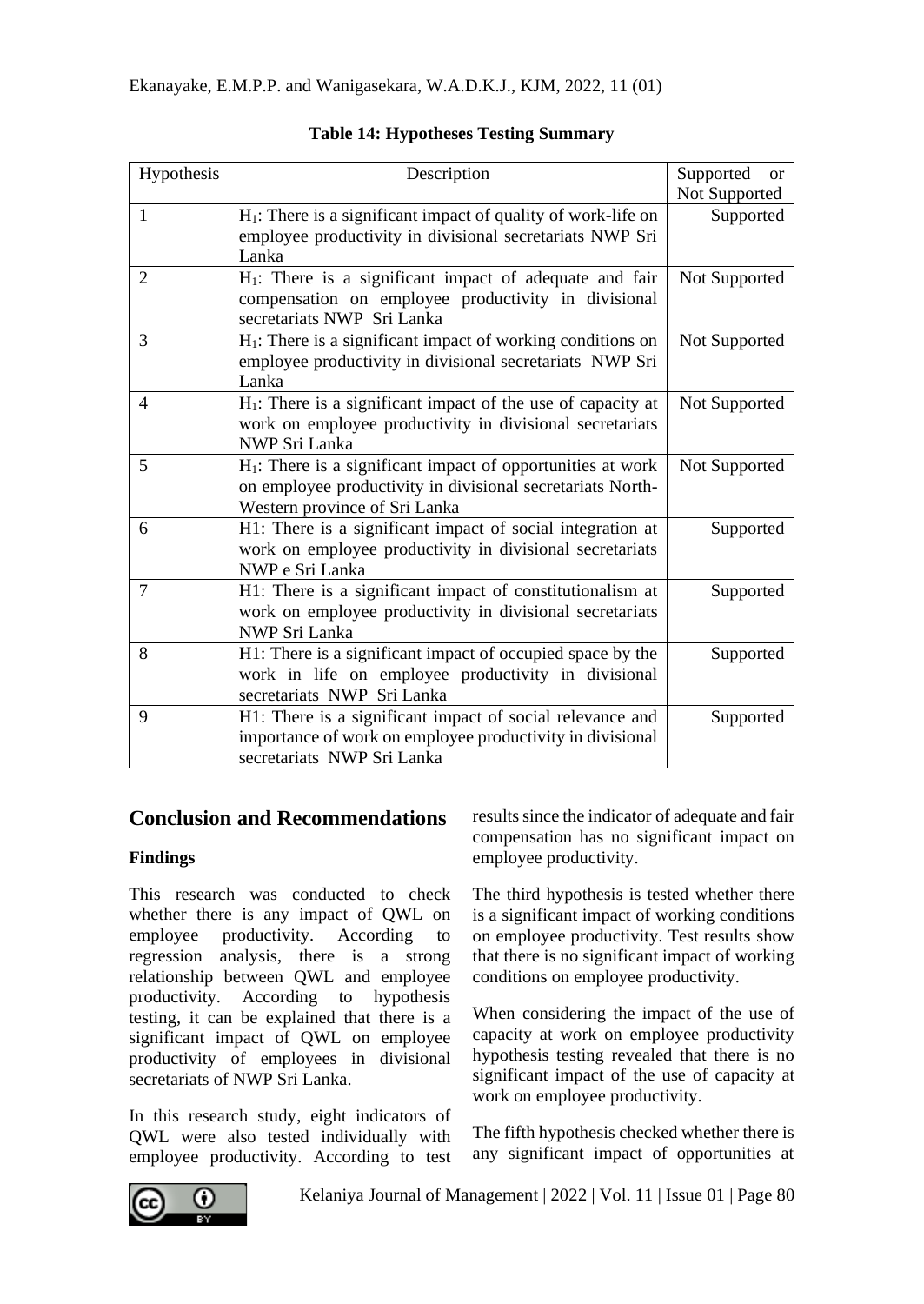work on employee productivity. According to the results, there is no impact of opportunities at work on employee productivity in employees of divisional secretariats of NWP Sri Lanka.

Hypothesis testing when comparing social integration with EP it revealed that there is a significant impact of social integration at work on employee productivity.

Another indicator of QWL is constitutionalism. According to the results, there is a significant impact of constitutionalism at work on employee productivity. In the eighth hypothesis, results emphasized there is a significant impact of occupied space by the work in life on employee productivity. The last hypothesis tested whether there is any significant impact of social relevance and importance of work on employee productivity. Results show that there is a significant impact of social relevance and importance of work on employee productivity in divisional secretariats of NWP Sri Lanka.

According to mean value analysis, when the service period goes up employee productivity level also increased. Also depending on the mean value, it can conclude that highly educated employees are more productive than other employees.

## **Conclusion**

According to data analysis of the research, Pearson Correlation implied that there was a strong relationship between quality of worklife and employee productivity. Statistical results of regression analysis proved that there was a significant positive impact of quality of work-life on employee productivity. Therefore when the quality of work-life increases productivity of employees in the divisional secretariats of the North-Western province is increased.

Present research study has found that there was a relationship between adequate and fair compensation and employee productivity but not strong. And the impact of adequate and

fair compensation on employee productivity was not at a significant level and it was unrelated to employee productivity.

There was a moderate relationship between the use of capacities at work and employee productivity. According to the regression analysis, the impact of the use of capacities at work was not significant on employee productivity.

According to data analysis, Pearson Correlation implied there was a strong relationship between social integration and employee productivity. And also there was a significant impact of social integration on employee productivity of employees in divisional secretariats in the North-Western province according to the p-value of regression analysis.

Constitutionalism and employee productivity have a strong relationship with a high Pearson Correlation value and there was a significant impact of constitutionalism on employee productivity in accordance with the p-value of the regression line.

Social relevance recorded a strong relationship with employee productivity while it was impact significantly on employee productivity of employees in divisional secretariats of North-Western province.

According to the Pearson Correlation value, there was a relationship but at a moderate level between opportunities at work and employee productivity. Regression analysis implied that there was no significant impact of opportunities at work on employee productivity.

There was a strong relationship between occupied space by work in life with employee productivity. And that relationship has a significant impact on employee productivity.

Data analysis proved that the relationship between working conditions and employee productivity is at a moderate level. Simultaneously the impact of working

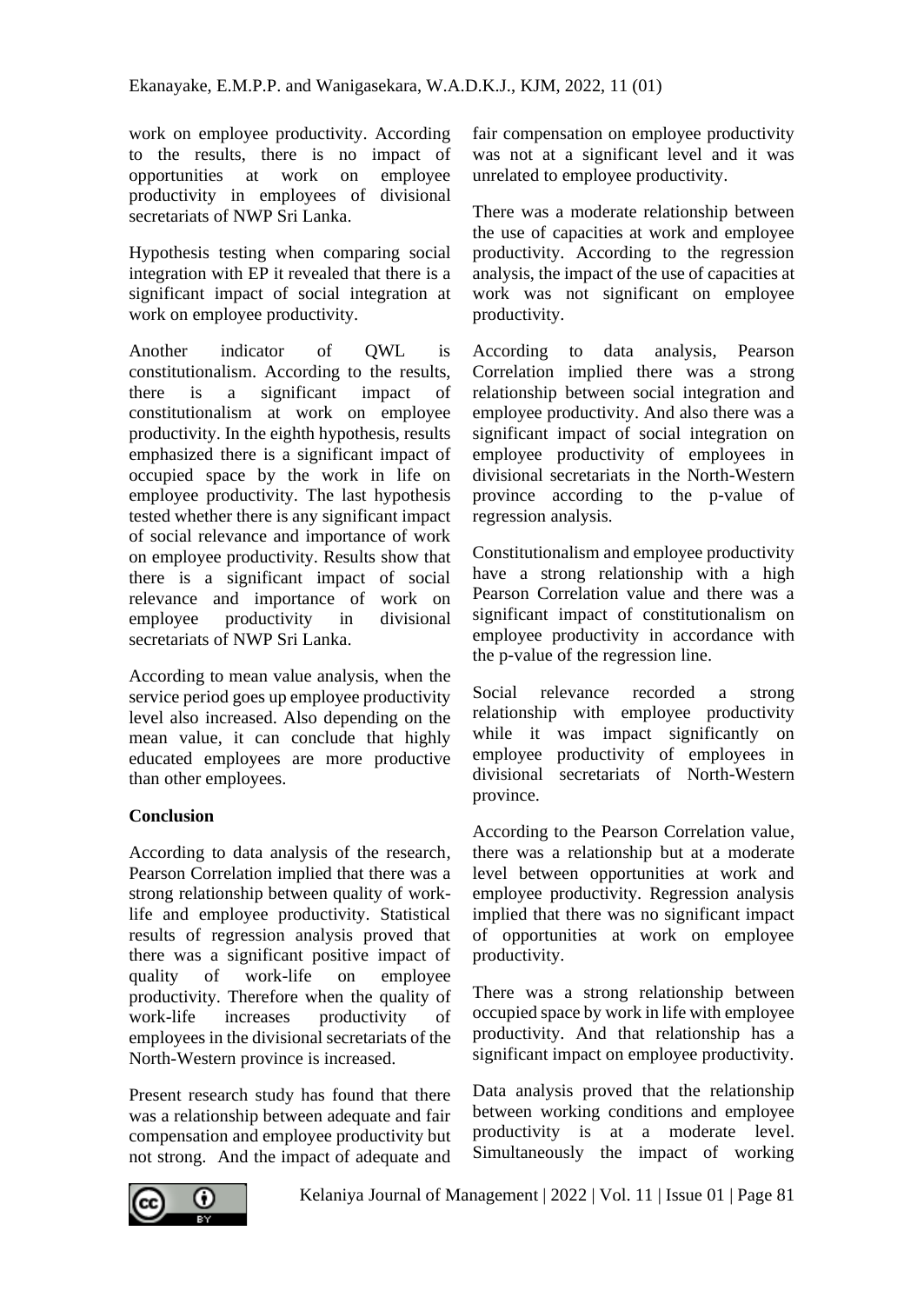conditions on employee productivity is not at a significant level.

Finally, it concluded that quality of work-life has a significant impact on employee productivity. Among indicators of quality of work-life Social integration. Constitutionalism, Social relevance and Occupied space by work are significant influencers of Employee productivity

#### **Discussion**

When comparing these research findings with earlier research, the majority of researchers emphasized that there was a relationship between quality of work-life and employee productivity. The results of this study it concluded that there was a relationship between quality of work-life and employee productivity. So this research study was consistence with the majority of the findings of earlier researchers. Among earlier researchers, Mohomadee & Molee (2016) & Mubeen, Bawa (2014) stated that there was no significant correlation between adequate and fair compensation and employee productivity same as the results of this research study.

This research study measured the impact of quality of work-life and its indicators on employee productivity but most of all earlier researchers did to measure only the relationship between employee productivity and quality of work life. Therefore there were very few researches to compare with this study to measure the consistency of this research.

## **Managerial Implications**

According to the findings of this study higher authorities in the public sector must pay attention to improving the quality of worklife in employees of divisional secretariats since it's strongly related to employee productivity.

From indicators of quality of work-life, it is necessary to pay deep attention to Social integration, Constitutionalism, Social

relevance and occupied space by work since they have a significant impact on employee productivity. Human resource policy and attitude of the employees about the company are connected with social relevance. Equality, privacy and freedom, and prejudice are factors of social integration. Constitutionalism included labour laws, privacy and freedom of expansion. Stability of schedules, geographic change and time for leisure are factors of occupied space by work. So top management of divisional secretariats must try to develop or facilitate the abovementioned factors which are influenced on employee productivity of divisional secretariats.

## **Recommendations**

The finding of this study concluded that the quality of work-life impacts employee productivity. Therefore for the purpose of improving productivity divisional secretariats need to improve the quality of work-life of employees. In accordance with research findings since Social integration, Constitutionalism, Social relevance and Occupied space by work have a significant impact on employee productivity it is better to carry out further surveys covering those areas in deep. On the other hand Empowerment of employees is important which will give people the power, authority, freedom and responsibility to carry out their jobs. This gives them a sense of control over their work and makes them feel worthy of doing things on their own. At the same time helping employees to achieve a balance between their work and personal lives will encourage people to work more. Many studies have revealed that work-life balance is one of the main concerns of employees.

## **Limitations**

This survey was carried out by covering all levels of employees in the divisional secretariats. Since their educational level, salary, tasks of the job, and responsibilities differ from levels it is better to measure the impact of quality of work-life on productivity

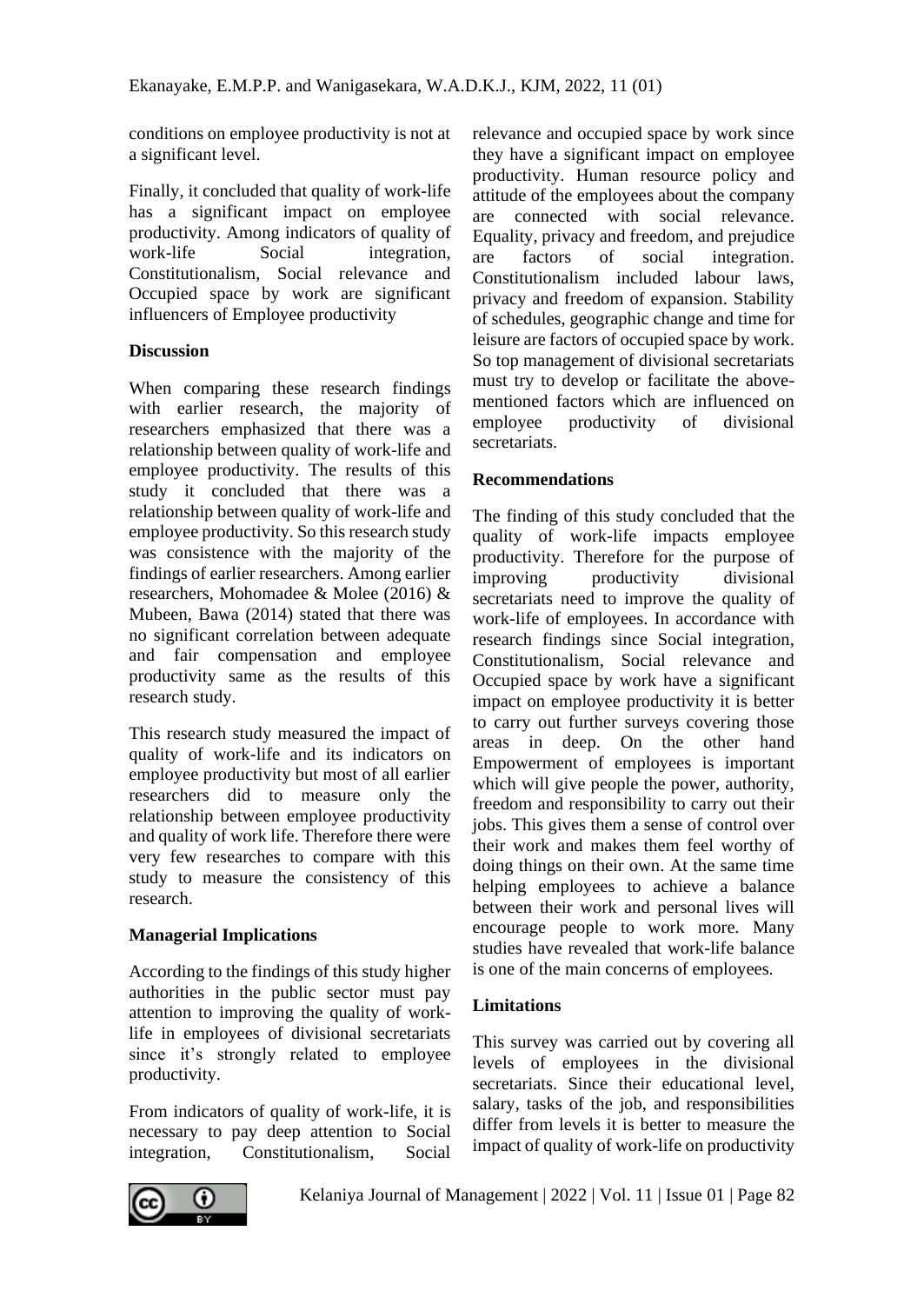based on job category. Since there is no standard way t measure the productivity of employees of divisional secretariats in this survey employee productivity was measured using questions raised by employees. Their opinion on their own productivity may different from one others. So in future when carrying on research in this context it will use to measure employee productivity based on their daily kkkk though it takes some more time. Further, it is essential to test the relationship and impact of the personal factors on employee productivity in divisional secretariats.

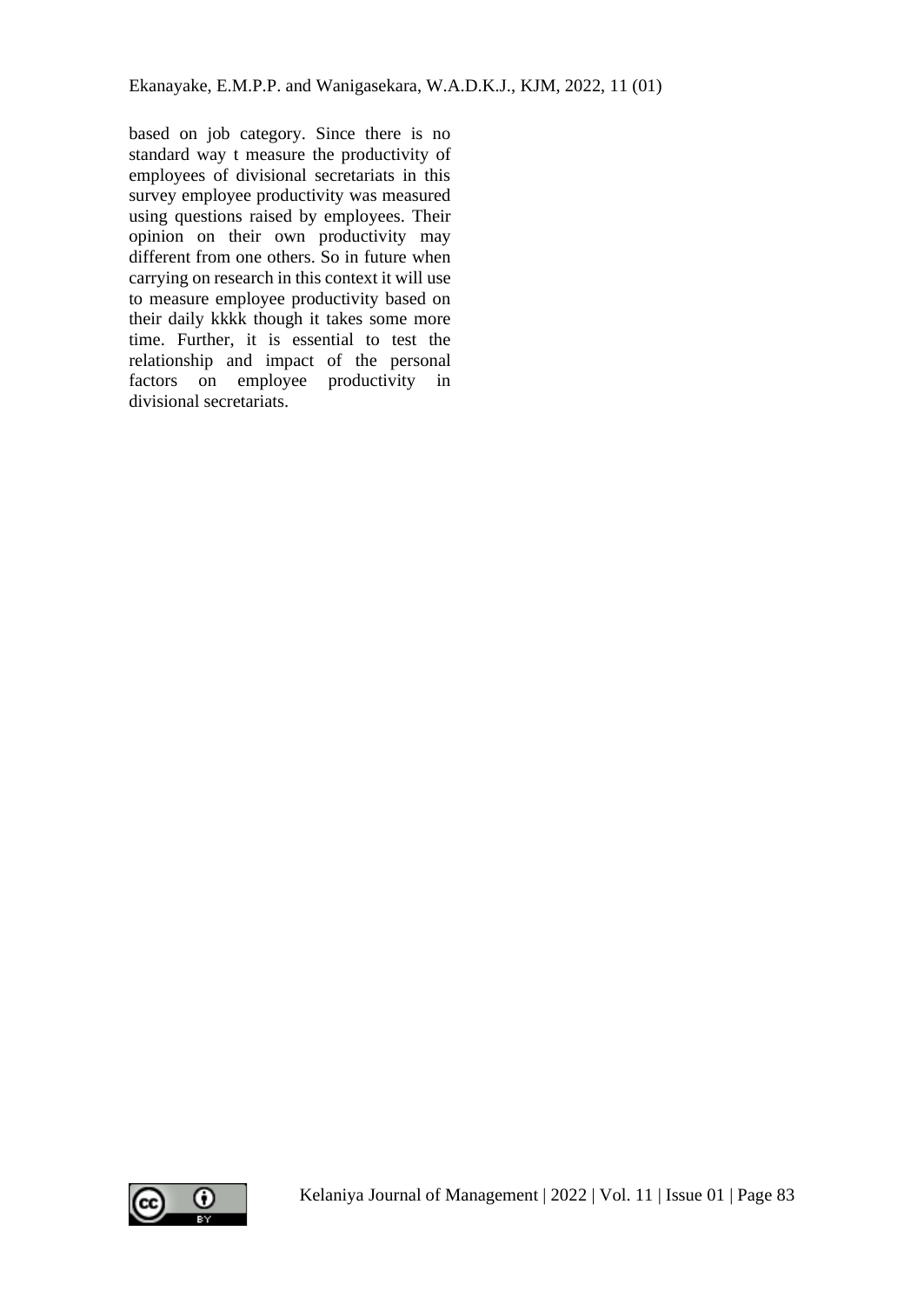# **References**

Adel, S., Keyhan, M., & Kaveh, H.(2013).Relationship between Quality of Work Life and the Productivity of Manpower. *Management and Administrative Sciences Review*, ISSN: 2308- 1368, 2(3), 243-253.

Alavi, H.R., Abdi, F., Mazuchi, M., Bighami, M.K. & Heidari, A. (2013). An Investigation on Impactive Factors Influencing Employee Performance. *Management Science Letters*, 3(6), 1789-1794.

Alvani, M., & Ahmadi, P. (2001). Designing a model for human resources productivity by using the management productivity approach. *Journal Res Science*, 5, 19-27.

Bahadori, M., Babaei, M., & Mehrabian, F. (2013). Prioritization Factors Influencing Job Motivation in Employees of a Military Center Using Analysis Hierarchy Process. *Journal of Military Medicine*, 15(1), 86-75.

Baron, A. and Armstrong, M*. (2007).Human Capital Management: Achieving added value through people, Kogan Page, London.*

Bassey, B. E., Benjamin J., Inyang. A Case for Performance Management in the Public Sector in Nigeria Published 2009 DOI:10.5539.

Beitelspacher, L.S., Richey, R.G. and Reynolds, K.E. (2011).Exploring a new perspective on service efficiency: service culture in retail organizations, *Journal of Services Marketing*, 25(3), 215-228.

Chadwick, C., Way, S.A., Kerr, G. & Thacker, J.W. (2013). Boundary Conditions of the High-Investment Human Resource Systems-Small-Firm, Labour Productivity Relationship, Personnel Psychology, 66(2), 311-343.

Cunningham, J.B.,Eberle, T. (1990). A Guide to job enrichment and redesign, Personnel, 67, 56-61.

Devra, G. (2019). Factors that affect productivity: https://bizfluent.com/about-5057217 definition-production-scheduling.html.

Diogo, J.H., Evandro, E.B., Roberto, B., Luis, F.S., Luiz, A.P. (n.d.). Quality of Working Life and Productivity: An Overview of the Conceptual Framework, *International Journal of Managerial Studies and Research (IJMSR),*2(5), June 2014, PP 87-98, ISSN 2349-0330 (Print) & ISSN 2349-0349.

Dissanayaka, W. M. D. M., & Fernando, R. L. S. (2016). Public Sector Productivity: The case of Management Assistant Service of Ministry of Public Administration and Home Affairs in Sri Lanka, International Journal of Recent Research in Social Sciences and Humanities, 3 (3), 106-115.

Fahed-Sreih, J. (2012) The Impact of Investing In Hiring, Human Resource Planning, And Employee Development on Labor Productivity: Case of Lebanon, *Journal of International Business Research*, 11(1), 29-51.

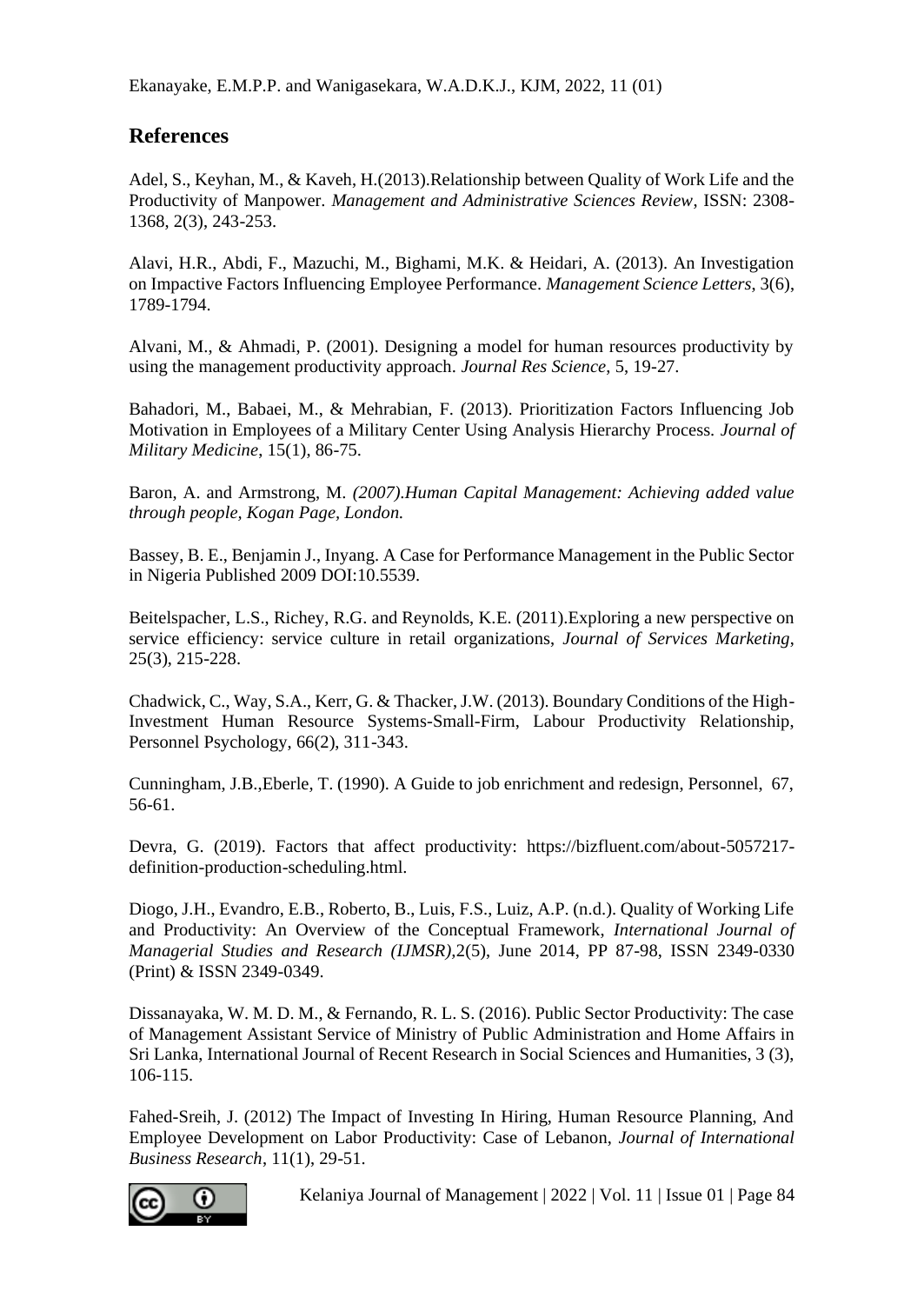Fedor, D. B., Davis, W. D., Maslyn, J. M., & Mathieson, K. (2001). Performance improvement efforts in response to negative feedback: the roles of source power and recipient self-esteem. *Journal Of Management*, *27*(1), 79.

Feuer, D. (1989).Quality of Work Life, A cure for all ills? Training. *The Magazine of HumanResource Development*, 26, 65-66.

Gronroos, C. and Ojasalo, K. (2015). Service productivity as mutual learning, *International Journal of Quality and Service Sciences*, 7, 2/3, 296-331.

Harrison T.M. (1985), Communication and Participative Decision Making: An Exploratory Study; Personnel Psychology, 1, 97-116.

Harsi, P., Blanchard, K. & Goldsmith, M. (1996). Management of Organizational Behavior, translated by Kabiri, Ghasem, Tehran university publication.

Hersey, P., Blanchard, K. H. & Johnson, D. E. (2008). *Management of Organizational Behavior (*9th ed.*).* Upper Saddle River, NJ: Prentice-Hall

Importance of productivity (Online) Available at<http://www.emplyement.gov.sc/> why-isproductivity-important.

Islam, M. Z. & Siengthai, S. (2009). Quality of work-life and organizational performance, Empirical evidence from Dhaka export processing zone*.* Presented paper at ILO conference, Geneva.

Jarkas, A.M.(2012). Build Ability Factors Influencing Concreting Labor Productivity, *Journal of Construction Engineering and Management,* 138(1), 89-98.

Kappagoda, U.W.M.R.S., Weerasooriya, W.M.R.B., Jayathilake, P.M.B.(2020). Challenges in promoting productivity in public sector organization in Sri Lanka, *International Journal of Economics, Commerce and Management United Kingdom,* ISSN 2348 0386 Vol. VIII, Issue 8.

Kawshalya, G.M., Pathirana K.P.J.M (2019). Job stress and its impact on employee performance: with special reference to election secretariat in Sri Lanka, *Management Issues*, Volume 4- Issue (I)

Kheradmand, E., Valilou, M., & Lofty, A. (2010). The Relation between quality of work-life and job performance. *Middle – East journal of scientific research,* 6(4), 317 – 323.

Leitão, J., Pereira, D., & Gonçalves, Â. (2021). Quality of work life and contribution to productivity: Assessing the moderator impacts of burnout syndrome, *International Journal of Environmental Research and Public Health*, *18*(5), 2425

Leitão, J., Pereira, D., & Gonçalves, Â. (2019) Quality of Work Life and Organizational Performance: Workers' Feelings of Contributing, or Not, to the Organization's Productivity *International Journal of Environmental Research and Public Health*, 10;16(20):3803.

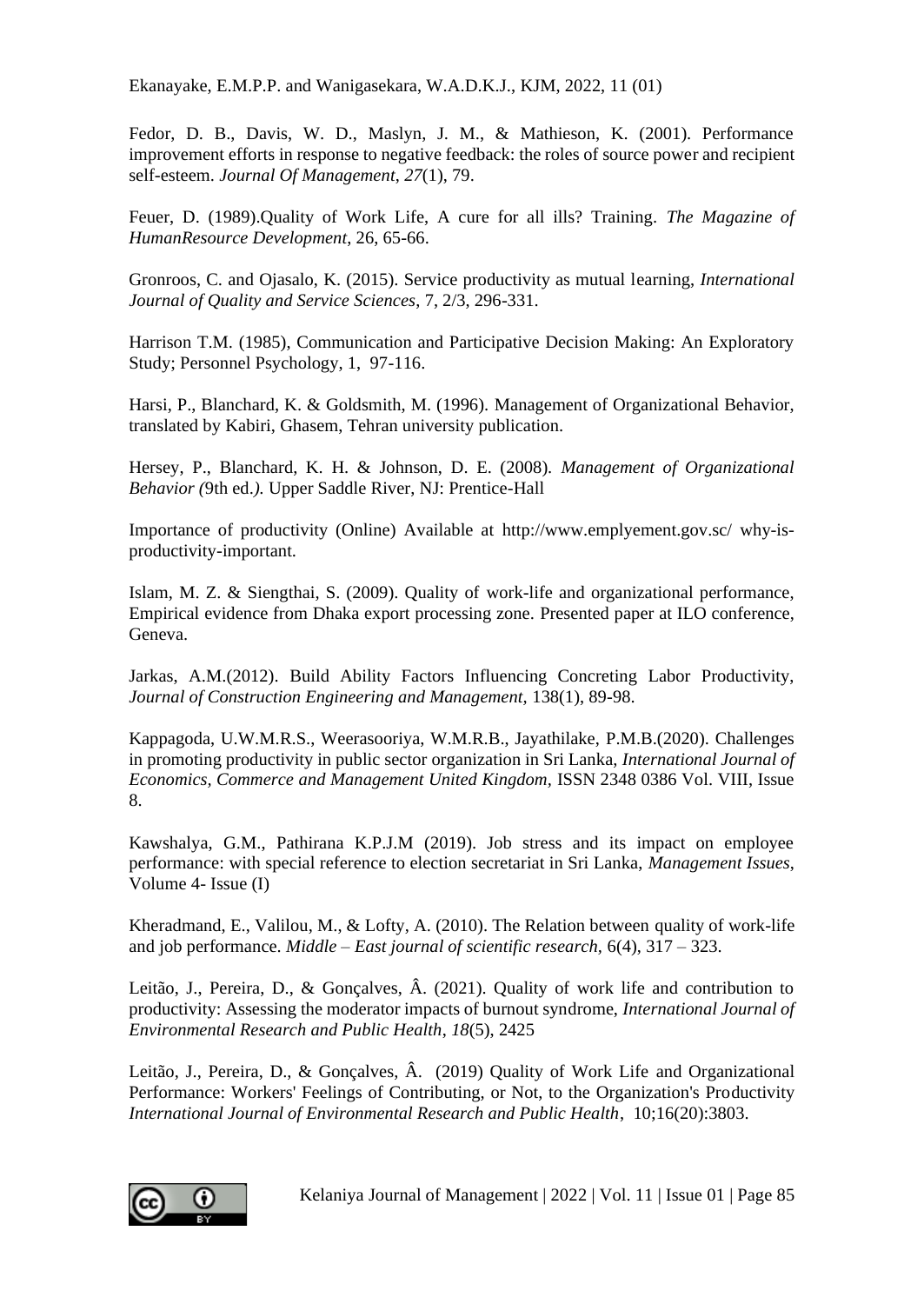Makulsawatudom, A., Sinthawanarong, K., (2004). Critical factors influencing construction productivity in Thailand, *The Journal of King Mongkut's Institute of Technology North Bangkok,* 14(3), 1-6.

Martin, J. (1998). Organizational Behavior. London: International Thompson Business

Maziyeh K.H.(2012). The relationship between quality of work-life and employee productivity of general administration of sport and youth departments in Sistan and Baluchistan of Iran, the social science, *Medwell Journals*11(10); 2642-2647,2016 SSN 1818- 5800.

Mehrabiyan, F.& Nasiri Pour, A. A, S. K. M. (2011). Evaluation of the importance of identified components of labour productivity from the perspective of staff and faculty members of Gilan University of Medical Sciences. Gilan University Medical Science, 19(75), 94-106.

Miller K.I. & Monge P. R. (1986). Participation, Satisfaction and Productivity: A Meta-Analytical Revie, *Academy of Management Journal*, 29(4), 727-753.

Mohomadee, M. & Molee, B. (2016). The relationship between quality of work-life  $\&$ productivity of Human Resource among health workers Bahmaei. *International Business Management*, 10(10):3536-3540.

Mubeen, P. M. & Bawa, M.I .M. (2014). Relationship Between Quality Of Work Life (QWL) And Employee Productivity (EP) Among Executive Staff In Sri Lankan State Universities.

Nabil, A., Kassim, G. & Noel, P. (2003). Factors affecting employee productivity in the UAE construction industry: School of the Environment, University of Brighton, Brighton, BN2 GJ, UK.

Nafeel, A.C.M. Public Focus SLIDA Newsletter Nov-Dec 2014.

Parasuraman, A. (2002). Service quality and productivity: a synergistic perspective, Managing Service Quality, 12(1), 6-9.

Reddy, M.L., Reddy, P.L. Quality of work-life of employees: emerging dimensions *Asian Journal of Management Research*, Online Open Access publishing platform for Management Research ISSN 2229 – 3795.

Service delivery, public perception and state legitimacy, Findings from the Secure Livelihoods Research Consortium, June 2017.

Tang, C.F. (2012). The Non-Monotonic Impact of Real Wages on Labour Productivity; New Evidence from the Manufacturing Sector in Malaysia. *International Journal of Social Economics*, 39(6), 391-399.

Timossi, L.., Pedroso, B., Pilatti, L. A., & Francisco, A. C. (2009). Approach to model Walton. *Journal of Physical Education*, 20(3), 395-405.

Taylor, F. W. (1998). The principles of scientific management. Mineola, NY: Dover.